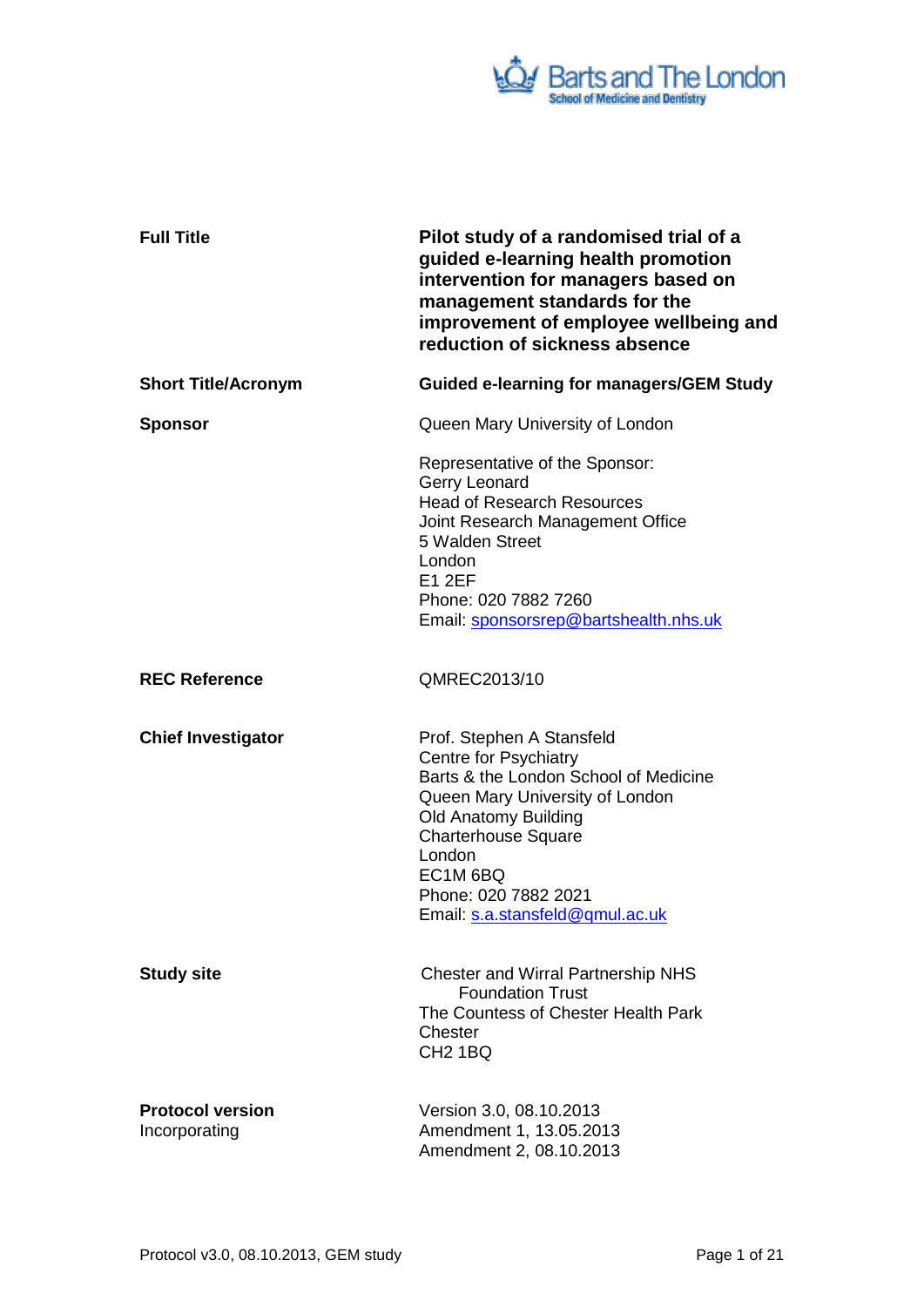

# **Contents Page**

| $\mathbf{1}$    |  |
|-----------------|--|
| 2.              |  |
| 3.              |  |
| 4.              |  |
| 5.              |  |
| 6.              |  |
| 7.              |  |
| 8.              |  |
| 9.              |  |
| 10.             |  |
| 11 <sub>1</sub> |  |
| 12.             |  |
| 13.             |  |
| 14.             |  |
| 15.             |  |
| 16.             |  |
| 17.             |  |
| 18.             |  |
| 19.             |  |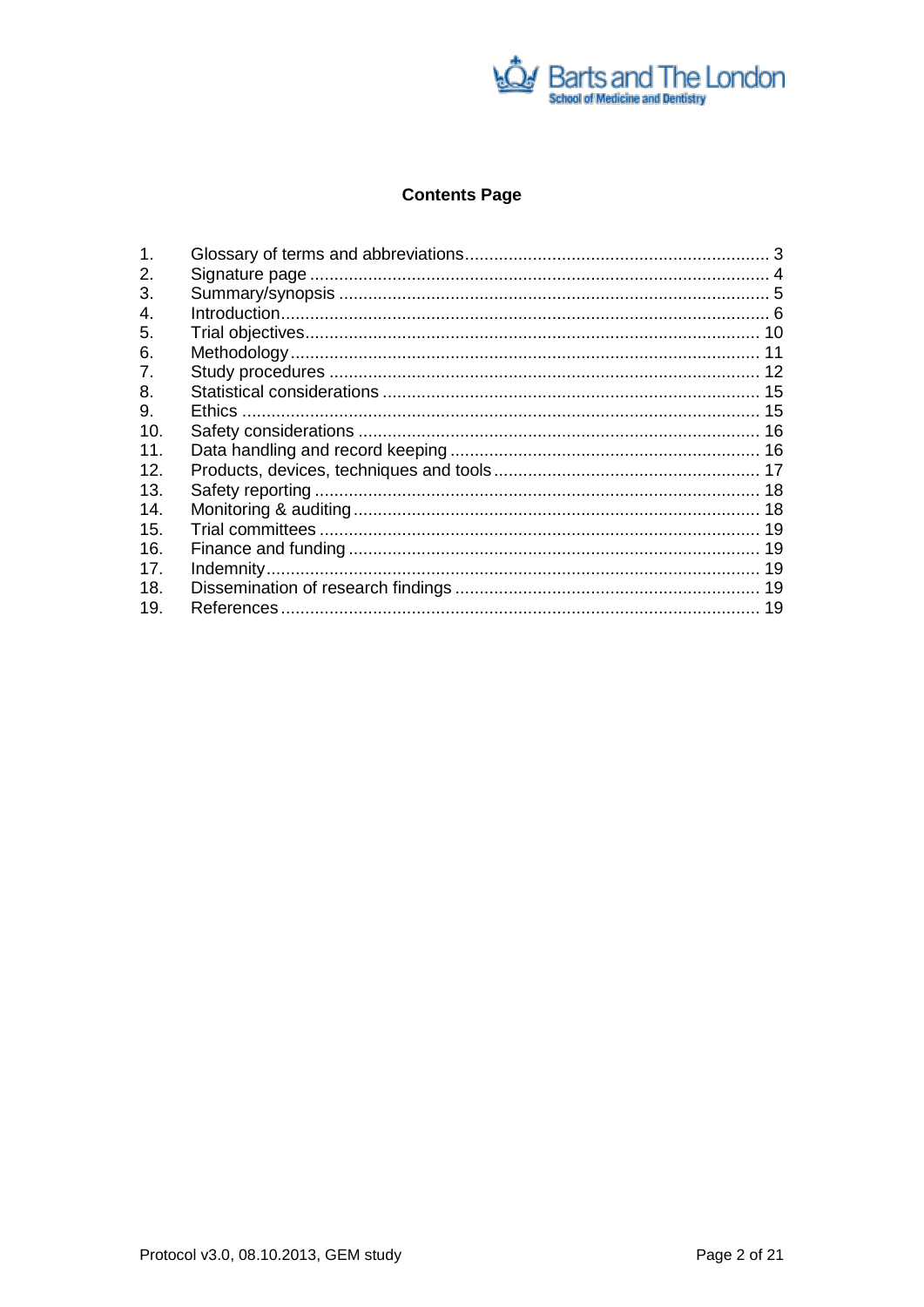

# <span id="page-2-0"></span>**1. GLOSSARY OF TERMS AND ABBREVIATIONS**

| <b>AE</b>     | <b>Adverse Events</b>                                      |
|---------------|------------------------------------------------------------|
| CI            | Chief Investigator                                         |
| <b>DMC</b>    | <b>Data Monitoring Committee</b>                           |
| <b>GEM</b>    | <b>Guided E-Learning for Managers</b>                      |
| <b>GCP</b>    | <b>Good Clinical Practice</b>                              |
| <b>GHQ</b>    | <b>General Health Questionnaire</b>                        |
| <b>HR</b>     | <b>Human Resources</b>                                     |
| <b>HSE</b>    | <b>Health and Safety Executive</b>                         |
| <b>ICER</b>   | Incremental cost-effectiveness ratio                       |
| <b>NHSBSA</b> | <b>National Health Service Business Services Authority</b> |
| <b>NIHR</b>   | National Institute for Health Research                     |
| Participant   | An individual who takes part in a clinical trial           |
| <b>PI</b>     | Principal Investigator                                     |
| QALY          | Quality-adjusted life year                                 |
| QMREC         | Queen Mary Research Ethics Committee                       |
| QMUL          | Queen Mary University London                               |
| <b>PCTU</b>   | <b>Pragmatic Clinical Trials Unit</b>                      |
| <b>RCT</b>    | <b>Randomised Controlled Trial</b>                         |
| <b>REC</b>    | <b>Research Ethics Committee</b>                           |
| <b>RGF</b>    | <b>Research Governance Framework</b>                       |
| <b>SME</b>    | <b>Small and Medium Sized Enterprises</b>                  |
| <b>WEMWBS</b> | Warwick-Edinburgh Mental Well-Being Scale                  |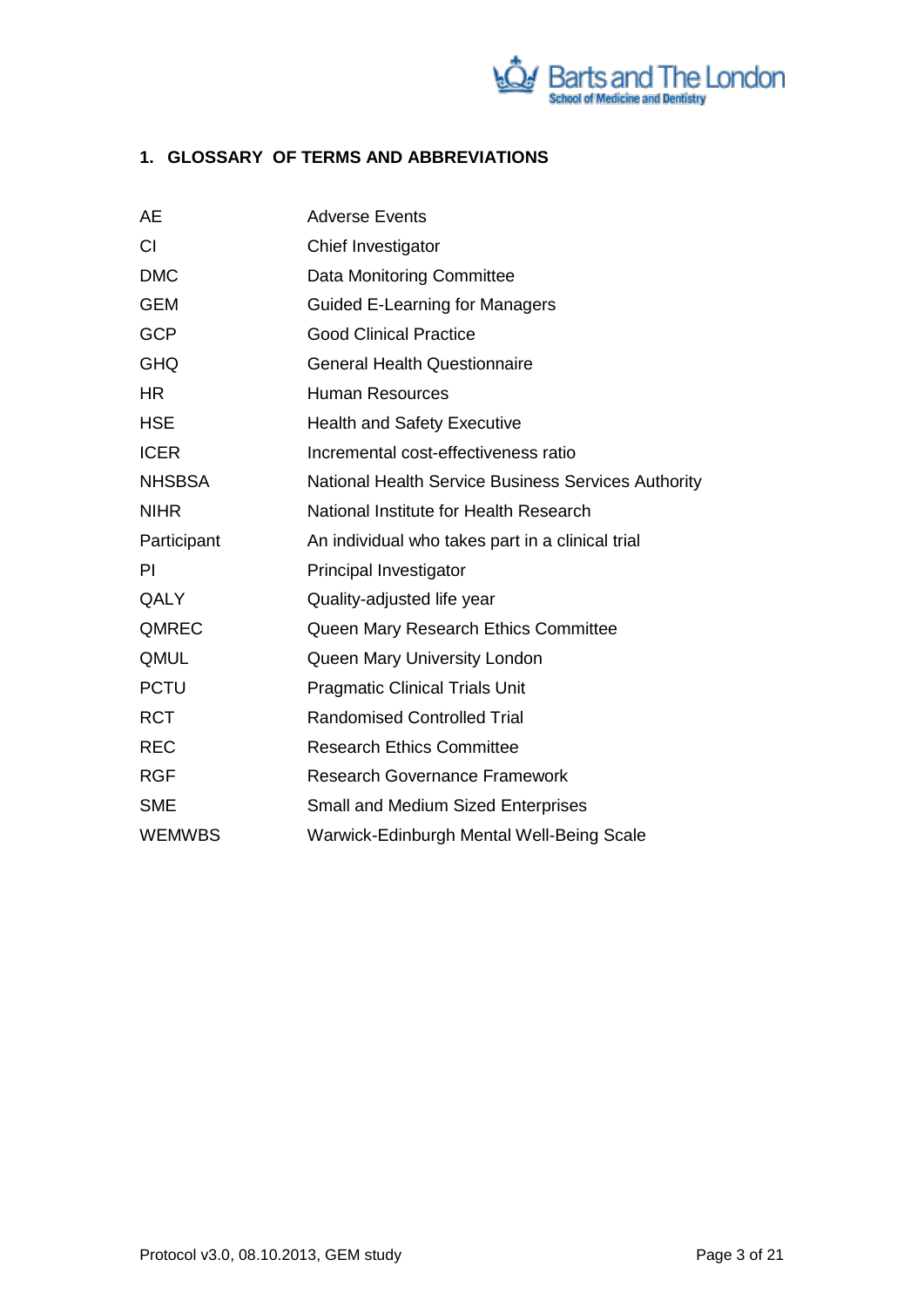

### <span id="page-3-0"></span>**2. SIGNATURE PAGE**

## **Chief Investigator Agreement**

The clinical study as detailed within this research protocol **(Version 3, dated 08.10.2013)**, or any subsequent amendments will be conducted in accordance with the Research Governance Framework for Health & Social Care (2005), the World Medical Association Declaration of Helsinki (1996) and the current applicable regulatory requirements and any subsequent amendments of the appropriate regulations.

| <b>Chief Investigator Name:</b> | <b>Stephen A. Stansfeld</b>            |
|---------------------------------|----------------------------------------|
| <b>Chief Investigator Site:</b> | <b>Queen Mary University of London</b> |
| <b>Signature and Date:</b>      |                                        |

## **Statistician Agreement**

The clinical study as detailed within this research protocol **(Version 3, dated 08.10.2013)**, or any subsequent amendments will be conducted in accordance with the Research Governance Framework for Health & Social Care (2005), the World Medical Association Declaration of Helsinki (1996) and the current applicable regulatory requirements and any subsequent amendments of the appropriate regulations.

| <b>Statistician Name:</b>  | <b>Sally Kerry</b>                      |  |  |
|----------------------------|-----------------------------------------|--|--|
| Site:                      | <b>Queen Mary University of London</b>  |  |  |
| <b>Signature and Date:</b> | Sally Keny 8 <sup>th</sup> October 2013 |  |  |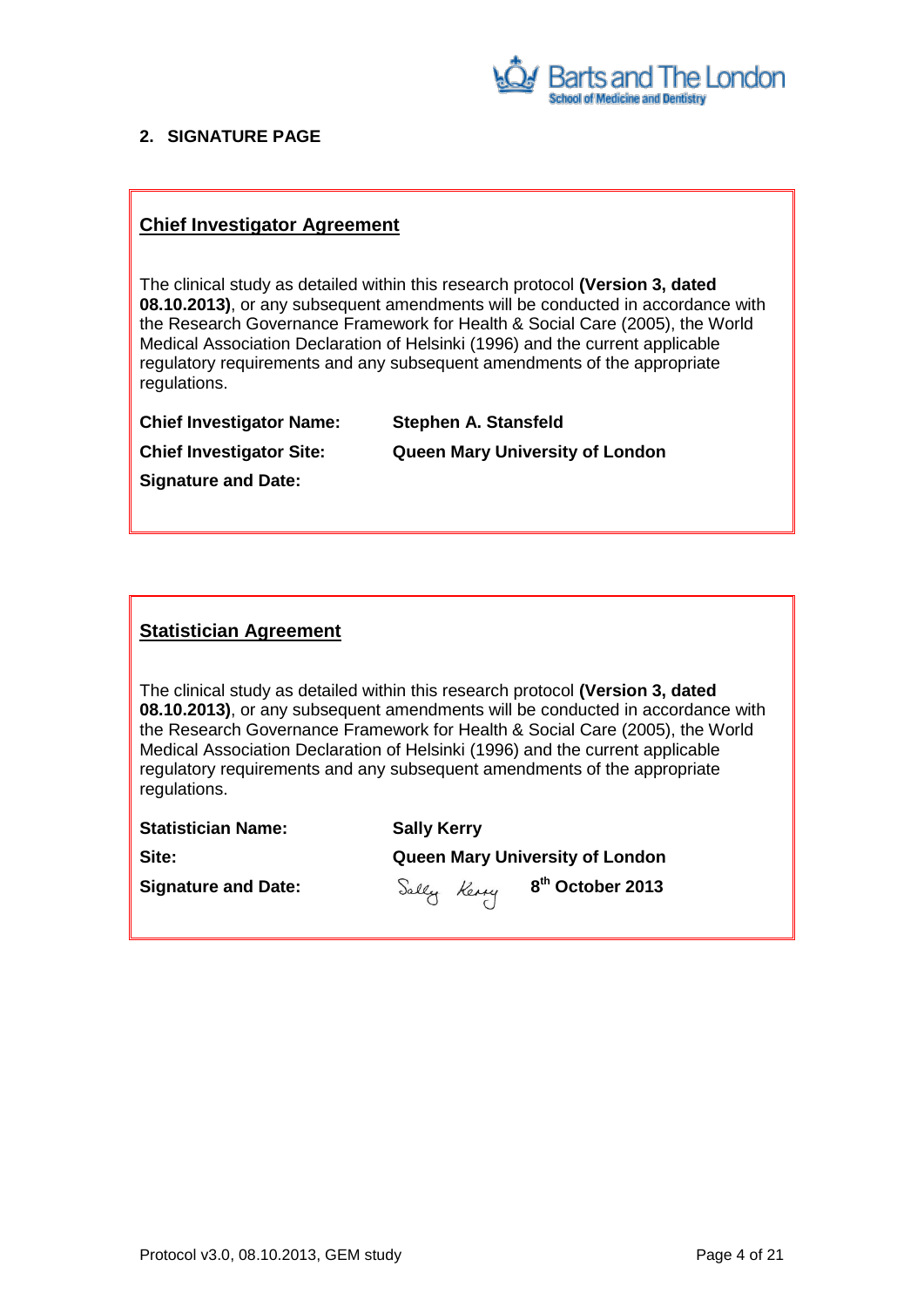

### <span id="page-4-0"></span>**3. SUMMARY/SYNOPSIS**

| <b>Short Title</b>                                                | Guided e-learning for managers (GEM Study)                                                                                                                                                                                                                                                                                                                                                                                      |  |  |
|-------------------------------------------------------------------|---------------------------------------------------------------------------------------------------------------------------------------------------------------------------------------------------------------------------------------------------------------------------------------------------------------------------------------------------------------------------------------------------------------------------------|--|--|
| <b>Methodology</b>                                                | Cluster randomised pilot trial                                                                                                                                                                                                                                                                                                                                                                                                  |  |  |
| <b>Research Sites</b>                                             | Queen Mary University of London in collaboration with<br><b>Cheshire and Wirral Partnership Trust</b>                                                                                                                                                                                                                                                                                                                           |  |  |
| <b>Objectives/Aims</b>                                            | To test the acceptability of the trial, feasibility of<br>the<br>components<br>of<br>the<br>intervention,<br>recruitment,<br>adherence and likely effectiveness of the intervention<br>within separate clusters of the same organisation                                                                                                                                                                                        |  |  |
| <b>Number of</b><br><b>Participants/Patients</b>                  | 4 clusters with a total of approximately 40 managers and<br>400 employees                                                                                                                                                                                                                                                                                                                                                       |  |  |
| <b>Main Inclusion Criteria</b>                                    | Clusters: organisation receptive to using a CPD approach<br>to adopting management standards that can also provide<br>data on sickness absence and to allow work internet<br>access for managers.<br>Participants: managers and employees who give informed<br>consent, are at least 16 years old, not on long term sick<br>leave, not pregnant, not on a contract due to expire or<br>terminate during the course of the trial |  |  |
| <b>Statistical</b><br>Methodology and<br>Analysis (if applicable) | Analyses will be largely descriptive: the participation rate,<br>program usage and retention rate for managers<br>completing the intervention; the participation rate and<br>questionnaire response rate for employees, in both<br>intervention and control groups, analysing the<br>characteristics of non-participants and dropouts between<br>baseline and follow up.                                                        |  |  |
| <b>Proposed Start Date</b>                                        | 01.06.2013 (first participant in)                                                                                                                                                                                                                                                                                                                                                                                               |  |  |
| <b>Proposed End Date</b>                                          | 31.03.2014 (last participant, last assessment)                                                                                                                                                                                                                                                                                                                                                                                  |  |  |
| <b>Study Duration</b>                                             | 10 months                                                                                                                                                                                                                                                                                                                                                                                                                       |  |  |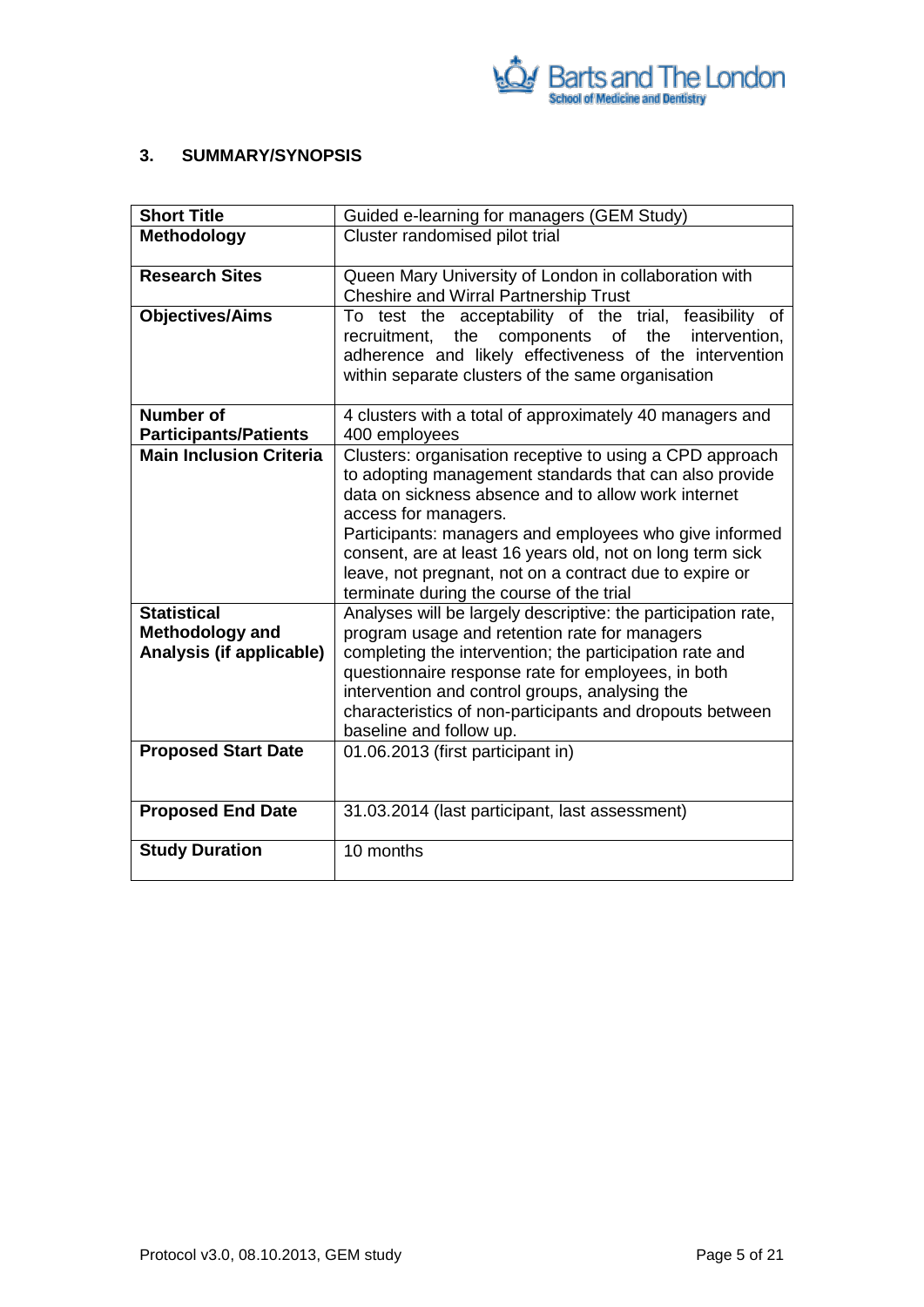

### <span id="page-5-0"></span>**4. INTRODUCTION**

#### **Background**

There is empirical evidence including several meta-analyses, which show that the psychosocial work environment impacts on employee wellbeing, mental health and risk of sickness absence (Stansfeld & Candy, 2006; Head et al, 2006; Netterstrom et al, 2008; Bhui et al 2012). Job strain, in terms of high demands and low decision latitude, low social support at work from managers and colleagues, effort-reward imbalance, organisational injustice and job insecurity have been related to increased risk of common mental disorders, depressive disorders and sickness absence. Mental ill-health at work has enormous costs to the economy: in 2007 the Sainsbury Centre for Mental Health estimated that the total cost to UK employers of absenteeism, presenteeism and staff turnover was £25.9bn (Sainsbury Centre, 2007). In the UK 40% of overall sickness absence is due to mental health problems amounting to 70 million working days lost to psychiatric sickness absence per year (Sainsbury Centre, 2007). Recent economic analyses suggest that mental health problems, which account for most sickness absences, in total, cost £105 billion a year, of which only 10 billion are direct NHS costs (Royal College of Psychiatrists position statement, PS4, 2010). Furthermore, unexplained medical complaints cost up to £18.5 billion a year, including stress related problems and physical complaints that appear not to have a medical cause (Royal College of Psychiatrists position statement, PS4, 2010). There is now consensus that employees' health is a public health priority and the responsibility of employers and employees as well as health services (Black, 2008; Boorman, 2009).

**Stress management interventions:** Stress management interventions in the workplace target either the individual or the organisation, (Cahill, 1996; Cooper, 2001; Marine, 2006) and may act at primary, secondary or tertiary preventive levels. Interventions can also target *both* the individual and the organisation such as workplace policies that promote good work-life balance and peer-support groups. Most interventions to manage stress and mental illness at work have targeted the individual, usually at a secondary or tertiary prevention level, using a clinical intervention such as CBT or treatment of depressive illness with medication (Bhui et al, 2012; Briner, 1997). A meta-analysis of individually targeted health promotion has shown that it is not especially effective, but exercise as an intervention increases overall wellbeing and work ability and reduces sickness absence (Kuoppala et al, 2008). However, the logic of the research findings linking the psychosocial environment to mental health suggests that primary preventive interventions are needed that can be delivered through the workplace.

**Organisational interventions:** So far, evaluations of organisational interventions for workplace stressors are limited. Three reviews of interventions within organisations (Marine et al, 2006; Richardson & Rothstein, 2008; van der Klink et al, 2001) showed mixed evidence of benefit on health outcomes: van der Klink's meta-analysis of 48 studies of occupational stress interventions showed that the majority of interventions were delivered to individuals rather than targeting the organisation.

**Organisational approaches to improving mental health:** Examining organisational-level interventions, Egan et al (2007) reviewed action research studies testing Karasek's job strain model. Eight studies reported benefits of the intervention for job control and participation; seven reported significant overall health improvements including for mental health questionnaire scores. Four studies reported decreased job demands post-intervention, accompanied by improved health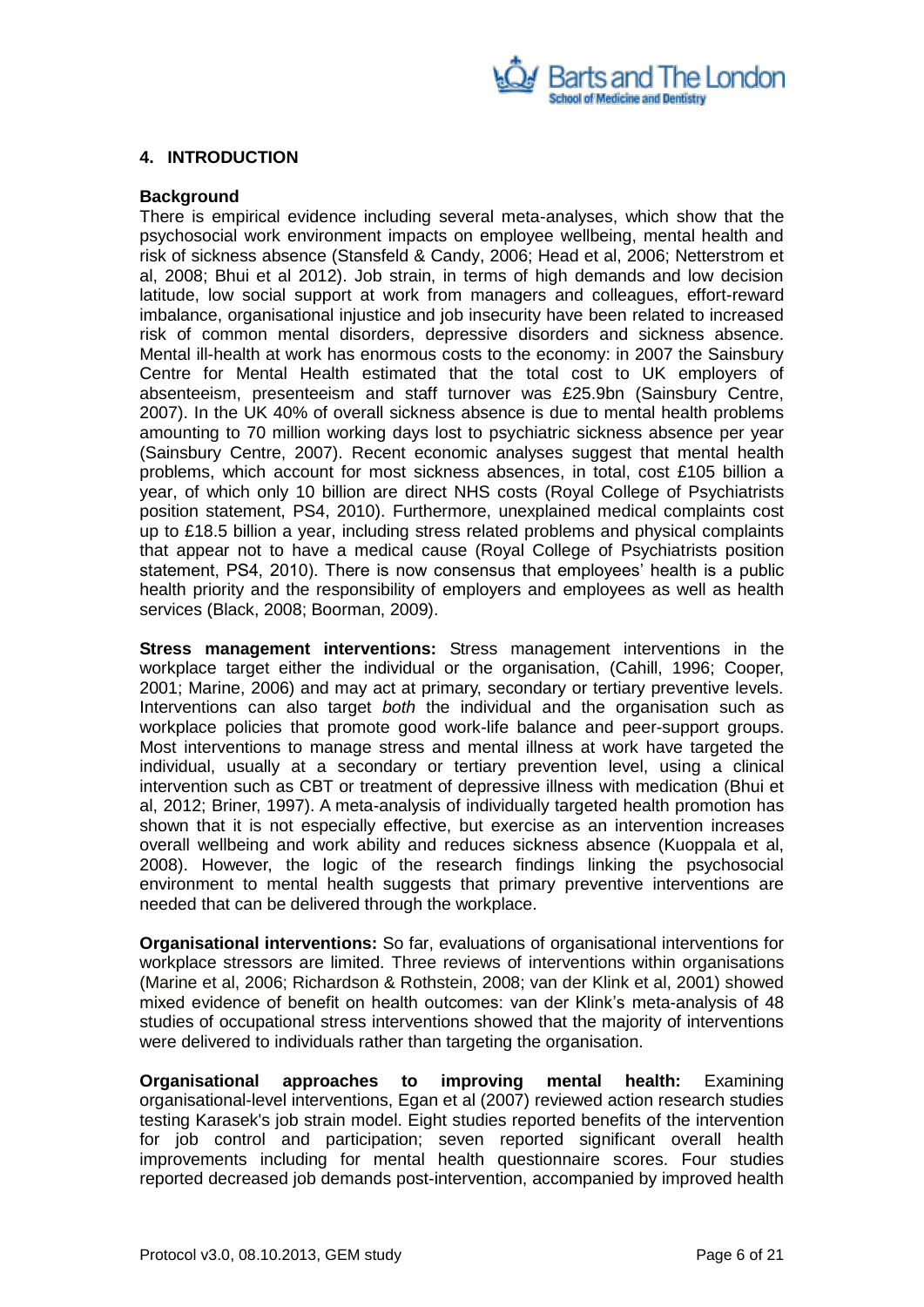

outcome in each instance. Improved support was also associated with improved health in the majority of studies in which it was measured. In those studies where control, demand, or support were recorded as unchanged or worsened, health outcomes often remained unchanged (Egan et al, 2007). Furthermore, Bambra et al (2007) reviewed studies of workplace reorganisation involving increasing skill discretion, team working and decision latitude in diverse occupational groups. Nineteen of these studies included a control group, but none were randomised studies (Bambra et al, 2007). Again results were mixed; however, the team working interventions did improve the work environment, by increasing support.

**Organisational approaches to reducing sickness absence:** Michie & Williams (2003) reviewed six studies and found that training and organisational approaches to increase participation and decision making, increased work support and communication led to reduced sickness absence. The difference between 'healthy' and 'unhealthy' workplaces in terms of the psychosocial as opposed to the physical environment was attributed to the quality of leadership and the competence and awareness of management throughout the organisation (Michie & Williams, 2003). Additionally, one meta-analytic review (Parks & Steelman, 2008) found that participation in organisational wellness programmes was associated with decreased absenteeism and increased job satisfaction.

**Methodological problems in organisational interventions:** Systematic and metaanalytic reviews conclude that there is a notable scarcity of randomised controlled trials (RCTs) of organisational based interventions. This partly reflects the difficulty in organising RCTs (Gardell & Gustavsen, 1980); insufficient length of follow up (Martin et al., 2009; van de Klink et al., 2001); and difficulties finding similar clusters for randomisation (Kompier, 2003). Nevertheless, these difficulties are not insurmountable, as exemplified by the WellWorks Project which conducted an RCT on cancer prevention strategies in 24 organisations in Massachusetts (Sorensen et al, 1996). In summary, there have been insufficient methodologically robust RCTs to test whether organisational-level psychosocial interventions are effective in improving the wellbeing of employees and reducing sickness absence. In general there is little knowledge of what works at an organizational level to improve employee wellbeing. This study aims to build on the existing research to pilot an organization-level management intervention to test the acceptability of a trial, feasibility of recruitment, the components of the intervention, adherence and likely effectiveness of the intervention before submitting it to a rigorous RCT methodology.

**Management Standards:** In this study we will use an organisational-level intervention based on the Health and Safety Executive (HSE) management standards (Cousins et al, 2004; Mackay et al, 2004). These psychosocial interventions were the first national approach that sought to reduce incidence of work related stress at source by applying a risk assessment process to triggers of workrelated stress. An integral part of that process was the development of the management standards indicator tool (Cousins et al, 2004). This consists of 35 questions designed to assess adherence to the six management standards (demands, control, support, relationships, role and change). The indicator tool provides a way for an organisation to identify potential hotspots where sources of stress exist and each of the six stressor areas is accompanied by a description of the desirable states to be achieved (the Management Standards) which are seen to reflect high levels of health, well-being and organisational performance. The basis of the Management Standards approach is to test or compare the states to be achieved with the actual conditions that currently exist within an organisation. This helps employers identify the underlying causes of workplace stress and think about how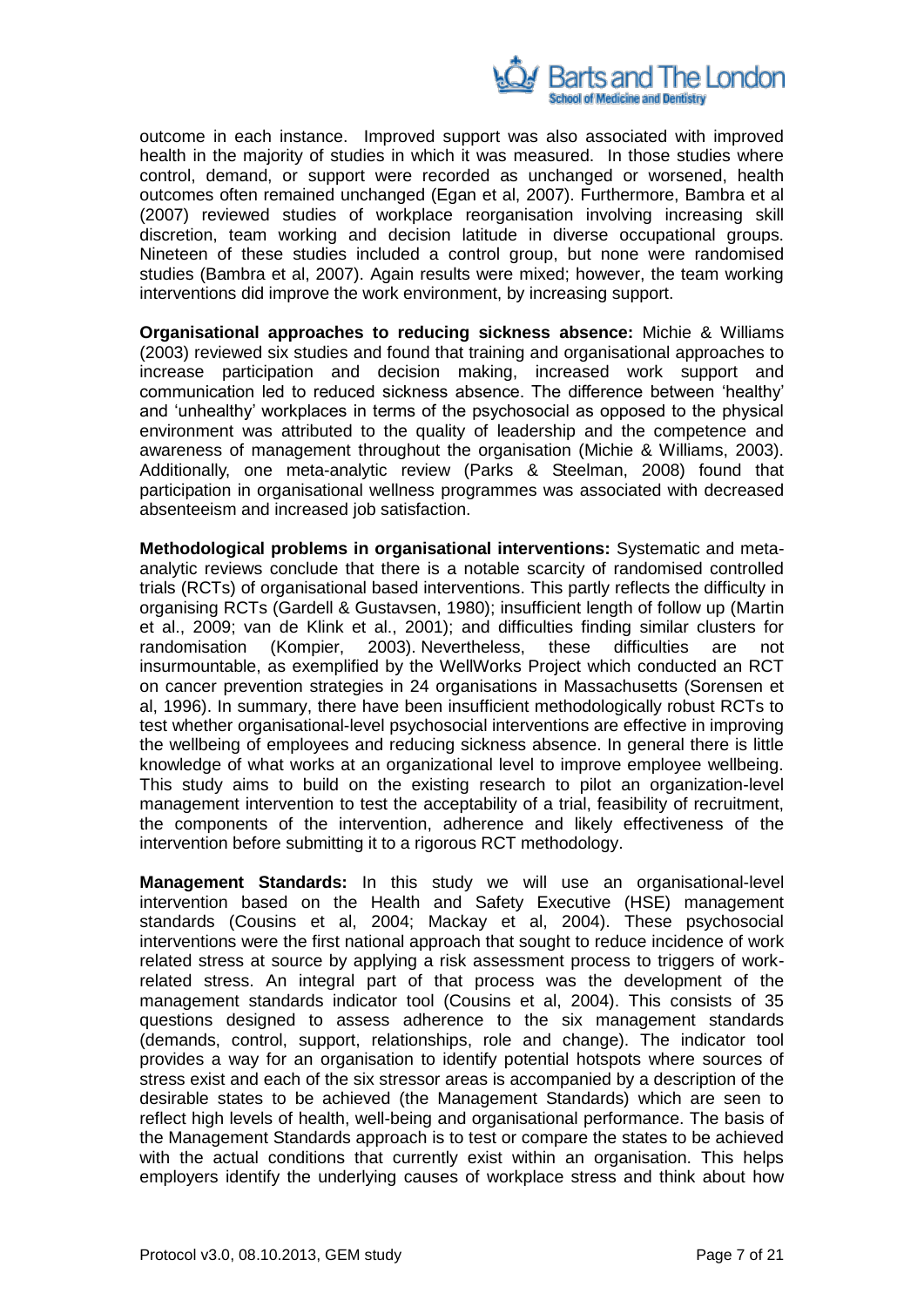

they might be prevented through practical improvements through organisational level interventions (Mackay et al, 2011). We propose to test the benefits of using the management standards as a tool that can promote health in the workplace when used to improve management understanding and development of more effective competencies, rather than only as a method of assessing risk and compliance with standards. As the management standards are concerned with the prevention of work related stress, it is apparent that the application of the six standard areas in the promotion of mental health is useful in the design of packages to improve wellbeing and reduce stress and sickness absence. Donaldson-Feilder et al (2008) found that previous competency frameworks for management did not cover all the six areas of the Management Standards.

**Manager competencies:** The HSE and the Chartered Institute of Personnel and Development have worked together in a collaborative research programme with input from employers and employees to develop a set of competencies and behaviours perceived as being the most relevant and appropriate for helping managers to be better at managing work-related stress. The Management Competency Framework has four over-arching competencies with an additional twelve sub-competencies. Each competency has associated behaviours, both positive and negative which allow organisations to identify areas of management strengths and development needs around the skills necessary for tackling work related stress. There has been significant interest and uptake of the Management Competency Framework by the Human Resources community enabling new action plans for managers with regards to their current and future training needs. An adapted version of the Management Standards for managers in Small and Medium Sized Enterprises (SME's) has been evaluated by Gaskell et al (2007) who concluded that it offered 'time poor' SME managers a quick and easy method for identifying problems. This study focuses on improving manager competencies to deal with stress at work within the framework of the HSE management standards.

### **Risks/Benefits**

The proposed intervention involves a guided e-learning package for managers supplied as a weekly program. The pilot study provides an opportunity to assess the nature of any risks of the intervention, to assess acceptability and feasibility, and to provide immediate feedback on the program from managers to improve feasibility and efficacy. Potentially, managers could misinterpret the program and adopt maladaptive management strategies, and facilitators could provide unhelpful advice, but it is intended that the intervention will be laid out in such a way that it will be easy to comprehend, is organisationally supported, and is sanctioned as being part of the HR and professional development strategies. We will organise an email/phone based discussion option, as well as an optional review meeting during the intervention, to discuss any issues that arise with the program. Potentially, some managers may be distressed by recognising that their previous management practices have not been ideal or that new techniques may be more time consuming, requiring them to relinquish some control or be involved in more teamwork. However, the majority of SME managers (Gaskell, 2007) reported that conducting the process of management standards risk assessment provided business benefits that outweighed the costs of implementation. Some SMEs were able to pinpoint stress-related problems and identify a mechanism for discussing them. In other cases, where the participants had thought the company was free from problems, issues were identified that may have otherwise remained a source of work-related stress. Some managers may also be currently functioning optimally but we think that most managers would find some new knowledge and techniques from the program. Employees, when completing the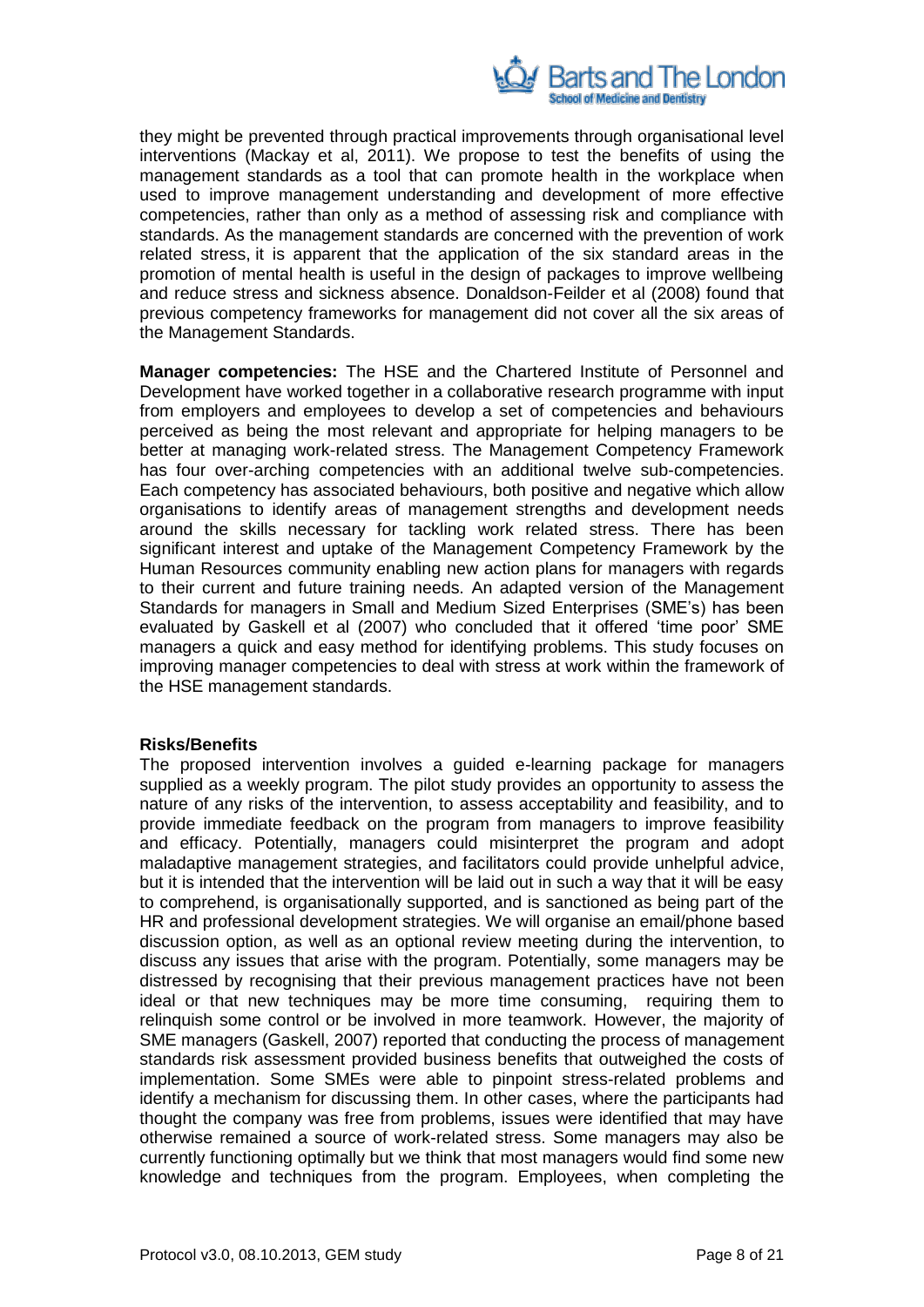

questionnaires on working conditions and wellbeing, may realise that their work situation is adverse and unsatisfactory. Employees may also reveal high levels of psychological distress, in which case the research team would provide relevant sources of support. In the future planned randomised controlled trial the benefits of the intervention will be to improve employees' (and indirectly, managers') levels of wellbeing. It is anticipated that managers will be facilitated to be more effective and supportive and that this will have benefits for the employees in terms of subjective wellbeing and reduced sickness absence. A positive effect in decreasing rates of sickness absence will be to increase productivity and sustain employee confidence, and potentially improve the efficiency, and productivity, of the organisations involved. In general, we expect that the psychosocial work environment will improve in the companies involved with the development of better leadership, more creative work practices and improved employee morale. Investigating perceptions of adverse conditions such as bullying, harassment and discrimination are a first stage of understanding the causes of such perceptions, and addressing unfair work practices. Even in well functioning companies there will be room for an improvement in employee wellbeing.

### **Rationale**

An efficient and potentially cost-effective way of improving the psychosocial work environment is training managers to provide more effective supportive management for employees; this support should make employees feel valued and help managers recognise stressful and unfair conditions in the workplace. When applied to managers at all levels, such interventions can be transmitted through work relationships to change the organisational culture. We plan to test the acceptability, feasibility, risks and effectiveness of an intervention that provides knowledge and skills about management standards and their implementation in terms of managing stress at work and promoting wellbeing. The intervention will be delivered in the form of an e-learning education program provided as part of a continuing professional development process. The advantage of targeting our intervention at managers, who are line managers for numbers of employees, is that this is potentially a cost-effective way of influencing employees' wellbeing. The study will randomise the intervention to 'clusters', who are groups of managers and those employees whom they supervise. We will explore the possibility of carrying out cost-consequence analysis in this study. It has an advantage over approaching employees directly as managers have more power to change working conditions and these changes will apply to a number of employees in specific work groups. We will attempt to match up employees with their managers involved in the study. An e-learning intervention allows managers to access the intervention at the most convenient time for them, and to be supportive and perhaps facilitate alterations in work conditions. It can also be returned to again and again and will be delivered in weekly instalments to make it more manageable within a busy working life. An e-learning package also enables take-up (access, duration, and frequency) to be measured so that the influence of intensity of package use can be assessed; the package is interactive and therefore is more likely to engage the interest of the manager involved. The e-learning package can be applied to the whole cluster simultaneously. Several commercial organisations have developed e-learning programs based on management standards but there is no clear evidence of the effectiveness of such programs. In this pilot study we will test the likely effectiveness of a frequently used e-learning program. We have chosen to adapt as the core element the Anderson Peak Performance e-learning package. We will use the pilot study to test the intervention to ensure maximum take up.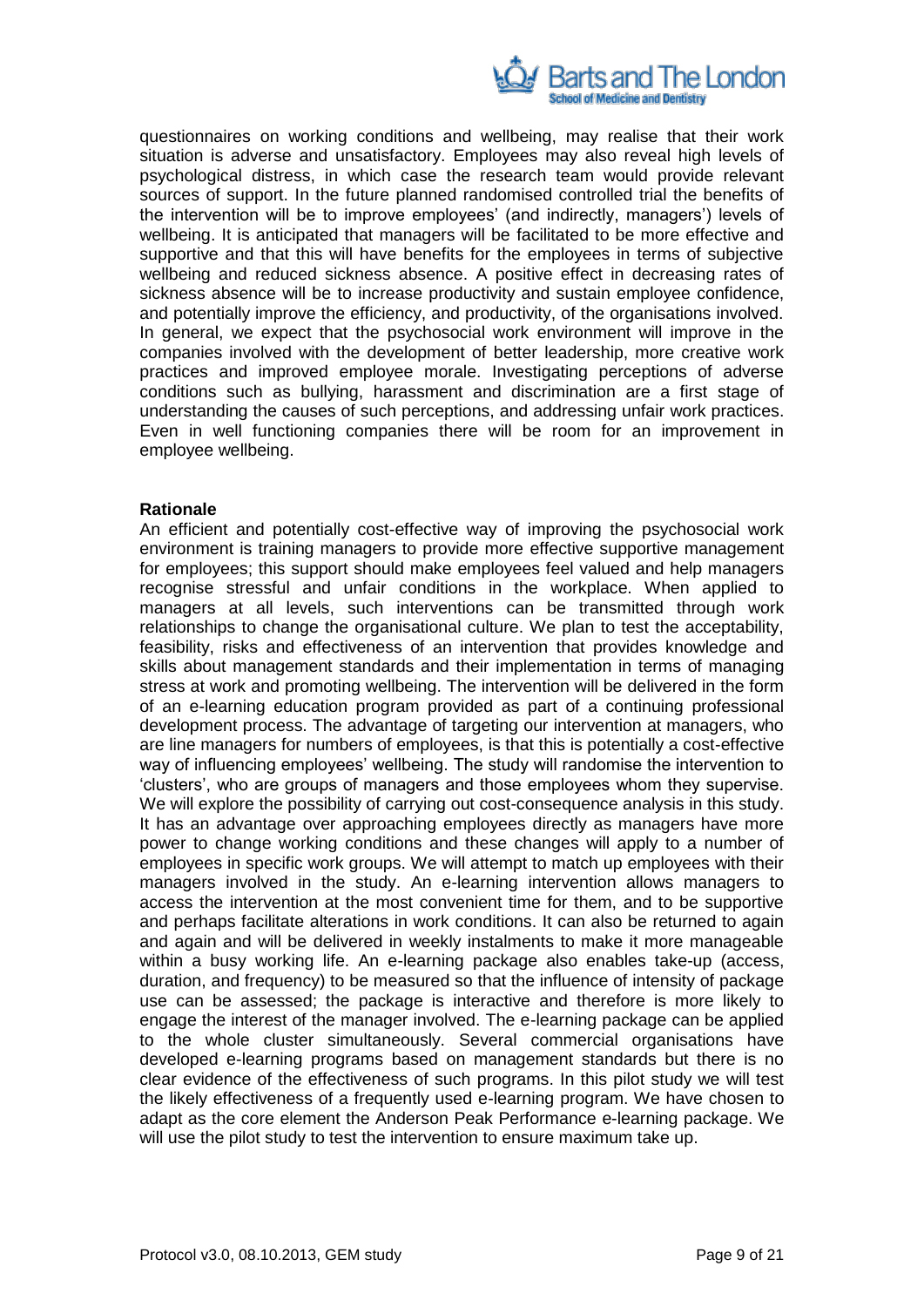

#### **Study Progression**

Progression to the main study will be assessed in terms of fulfillment of the pilot study objectives: sufficient trial recruitment; acceptability, use of, adherence to elearning program by managers; acceptability of the trial to employees and managers; and feasibility of outcome measures and their collections. We estimate that progression to the main study would occur if there is an increase in wellbeing scores of at least 3% amongst those employees whose managers completed the intervention compared to employees from the control cluster whose managers did not complete the intervention. We would aim for 80% recruitment and 80% follow up rate, with at least 60% of managers actively engaging with the intervention. The decision to progress will also take into account whether simple procedures have been identified which are likely to improve rates and taking all measures together rather than in isolation. We will also assess the overall costs and benefits of the pilot to judge whether these would support a full trial.

### <span id="page-9-0"></span>**5. TRIAL OBJECTIVES**

#### **Primary Objective**

The overall aim of the main study is to evaluate whether an e-learning health promotion intervention using management standards applied by managers will improve employees' wellbeing and reduce sickness absence in clusters selected from an organisation compared to similar clusters in the same organisation where it has not been applied.

In this pilot study we will test the acceptability of the trial, feasibility of recruitment, the components of the intervention, adherence and likely effectiveness of the intervention within separate clusters of the same organisation.

### **Secondary Objectives**

To measure psychological distress in employees, to measure self-report sickness absence, to assess whether the use of the e-learning program by managers alters the perception of the psychosocial work environment for their employees, to measure managers knowledge gained from the intervention, and to pilot the economic evaluation of the intervention.

### **Endpoints**

**Adherence to the e-learning** intervention will be measured by the number of occasions each manager logs on to the program.

Pre-post changes in levels of **wellbeing** will be assessed using the short version of the Warwick-Edinburgh Mental Wellbeing Scale (Tennant et al, 2007).

Pre-post changes in **sickness absence** will be monitored using the existing reporting system of the organisation recruited.

**Self-report sickness absence:** short term (< 7 days) and medium-term (7-21 days) sickness absence. This primary outcome will be measured as number of days of sickness absence per 100 person-years excluding absences greater than 21 days. In this pilot study we do not expect to see changes in sickness absence but the pilot will allow us to test the process of data collection.

12-item General Health Questionnaire (GHQ12 – Goldberg & Williams, 1988), which measures **psychological distress**.

Self-report **psychosocial work characteristics** will be assessed using the standardised assessment tools for job strain (control & demands), work social support (Karasek, 2008) and effort-reward imbalance (Siegrist, 2008). We will also assess health behaviours outside work in employees.

Manager's knowledge gained from the program assessed by online quiz.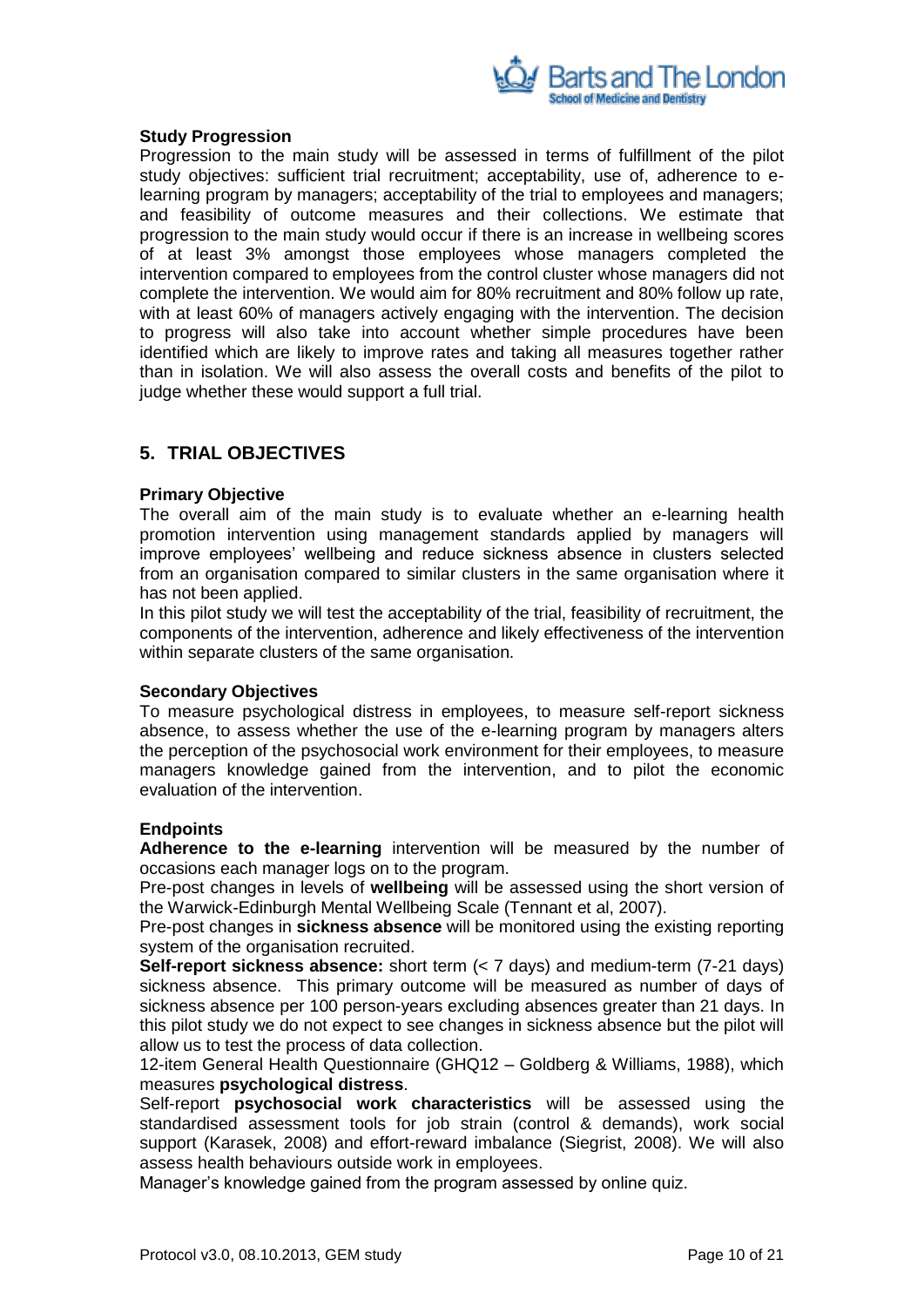

The **acceptability of the intervention to managers** will be assessed by managers' engagement with the intervention and their attitudes to the intervention using qualitative methods.

The **acceptability of the trial to managers and employees** will be assessed using qualitative methods post-intervention.

The **feasibility of the trial** will be measured for employees and managers by participation and retention rates in the study and the ease of availability of sickness absence and economic data at the cluster level.

**Participation for managers** will be assessed by consent to take part in the study, attendance at the introductory session and logging on to the program.

**Participation for employees** will be measured by response rates to baseline and follow up questionnaires.

### <span id="page-10-0"></span>**6. METHODOLOGY**

### **Inclusion Criteria**

- Organizational data on sickness absence available
- Internet access at work
- Informed Consent
- Age at least 16 years

### **Exclusion Criteria**

- Employees and managers on long-term sick leave (defined as more than 21 days uninterrupted sick leave)
- Notified pregnancies
- Employees and managers on contracts due to expire or terminate during the course of the trial

### **Study Plan**

This pilot study is the precursor of a cluster randomised single blinded controlled trial of a site level intervention with outcome data measured at the individual level (wellbeing is the primary outcome with common mental disorder being a secondary outcome) and the organisational level (sickness absence is the primary outcome at the site level) and cost-benefit of the intervention.

In this pilot study we have agreement to proceed with the Cheshire and Wirral Partnership NHS Trust. We will select 4 clusters of managers from the Trust staff. We will then select employees relating to the managers in each cluster over a two month period and obtain consent. The study will invite 120 employees per cluster, anticipating that 100 individuals per cluster will consent. Measurements of intervention acceptability can be estimated from those managers who consent to the intervention anticipated to be 40 individuals. We envisage recruiting 30-40 managers, each responsible for 5-20 employees.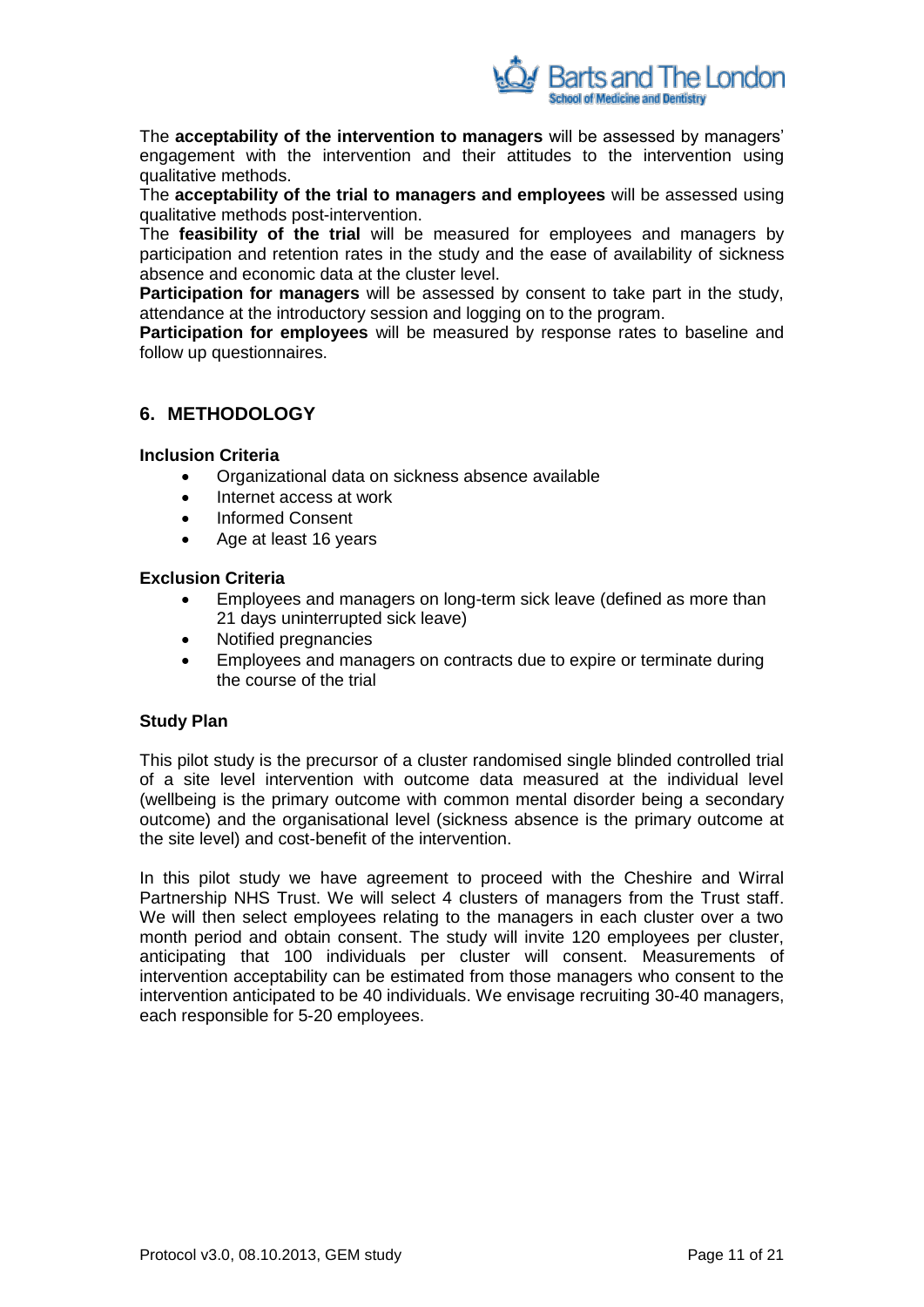

### **Study Scheme Diagram**



## <span id="page-11-0"></span>**7. STUDY PROCEDURES**

### **Informed Consent procedures**

Written informed consent will be obtained from each participant prior to any participation/study specific procedures. This will follow adequate explanation of the aims, methods, anticipated benefits and potential hazards of the study as laid out in the information sheets for managers and employees. Consent will be taken by trained members of local research staff. The information sheet includes contact information for the CI.

The participant will be given sufficient time (at least 24 hours) to consider giving their consent for the study.

The Investigator (or other qualified person) will explain to the potential participant that they are free to refuse any involvement within the study or alternatively withdraw their consent at any point during the study and for any reason.

Participants approached for the qualitative research part of the study will be asked for consent on the recording and usage of their data, by the qualitative researcher.

### **Screening, Enrollment**

After agreement to participate has been established with the PI, the Queen Mary Research Office will agree the terms of participation with the organisation. We will recruit 4 clusters which will be randomised, three to the intervention and one to the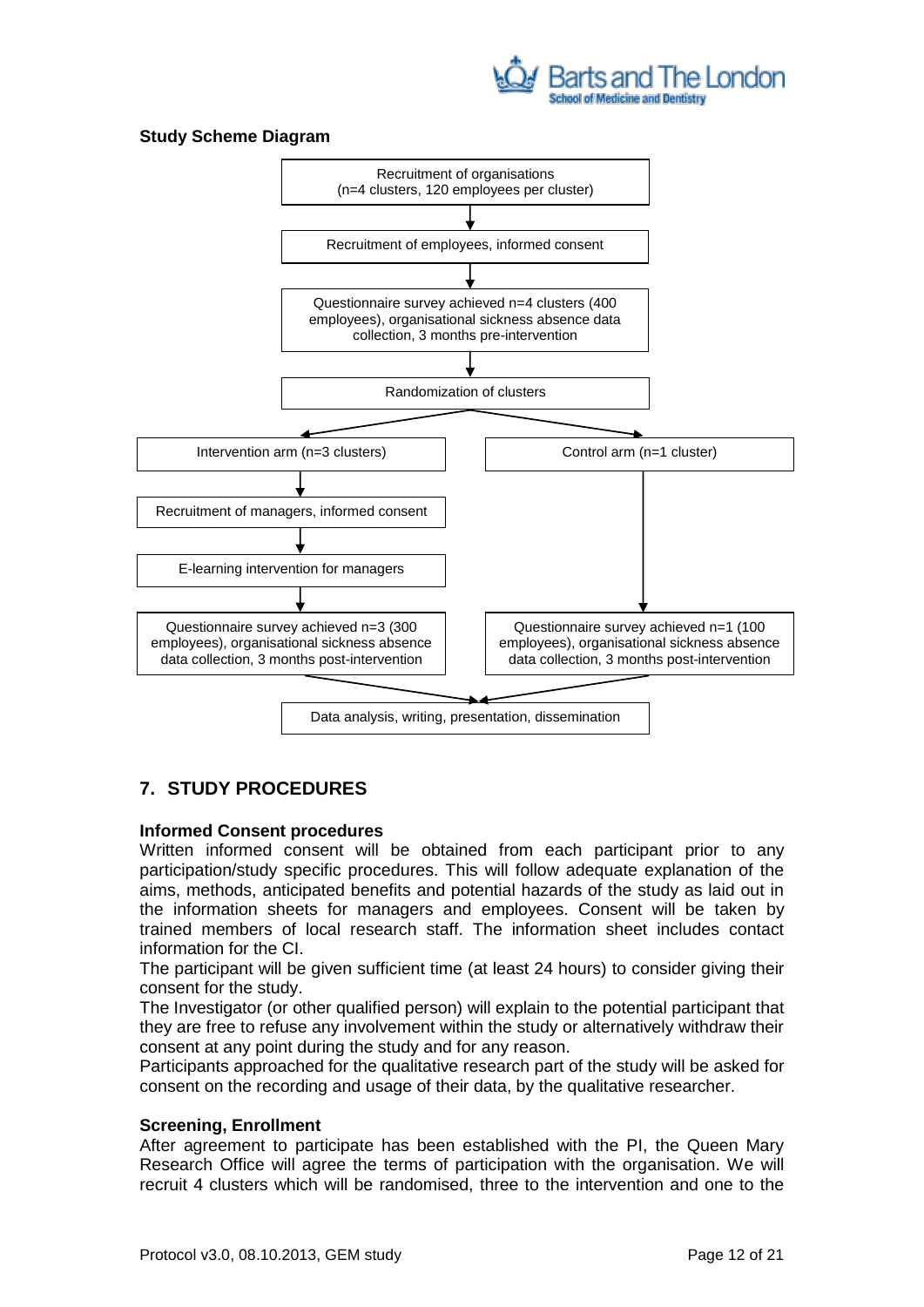

control after baseline assessment of participants. We will initially make contact with senior managers. We will also be in contact with the Union representatives. We will provide an introductory seminar to the organisation to introduce our approach. We will recruit clusters, consulting with local HR, to ensure we do not select areas likely to have major cuts during the study period.

#### **Randomization Procedures**

Clusters will be allocated to the trial groups  $-3$  to the intervention arm, 1 to the control arm – using the Pragmatic Clinical Trials Unit (PCTU) randomisation service.

### **Blinding/Unblinding**

Employees will be blinded as to whether their managers have been randomised to the intervention or control group. Managers will be instructed not to reveal their randomisation allocation to their employees.

Unblinding procedures are not applicable during this study. We will however inform participants of their randomisation allocation upon completion of the study, via newsletter (see section 18 Dissemination of Research Findings).

#### **Schedule of intervention**

Employees will be asked to fill in the questionnaire on their health and wellbeing, while we will ask the Trust to supply anonymized sickness absence data for a period of three months.

All managers in the parts of the organisation randomised to the intervention will receive the e-learning package. Staff will be incentivised to use the intervention, through management 'buy-in', publicity and receiving a certificate of completion as part of continuing professional development. We will also provide a 'certificate of competence' for managers as an added incentive for participating. We will present the program in a way that will incentivise middle managers to participate showing that this can improve their working life.

The e-learning intervention for managers will be conducted in six instalments over the course of two to three months. The developer of the e-learning program will train the study facilitators (who are part of the intervention) who will introduce the program in the intervention clusters in an initial introductory educational session with managers to engage them in the program, followed up by an email or phone conversation with managers, as well as an optional review meeting during the intervention, to discuss any issues that come up. After completion of the intervention managers will complete a quiz to test what they have learnt from the intervention.

Between 1 and 3 months after the intervention, the baseline assessments for employees will be repeated (employee questionnaire and collection of anonymized sickness absence data). Focus groups and in-depth interviews will take place with selected participants during this phase.

#### **Study intervention**

The intervention we will use is the Anderson Peak Performance e-learning module for managers, an e-learning health promotion program for managers with a focus on the six management standards domains: Change, Control, Demands, Relationship, Role and Support [\(www.andersonpeakperformance.co.uk\)](http://www.andersonpeakperformance.co.uk/). This psychosocial program aims to help managers identify sources of stress, understand the link with mental and physical illness and improve managers' capacity for helping employees proactively improve their wellbeing and deal with stressful working conditions. The intended focus is on improving social support to employees, improving communication, improving organisational justice, increasing information about job change and making sure that employees' work is valued. We will also include strategies for changing/adjusting/rescheduling workloads and strategies for improving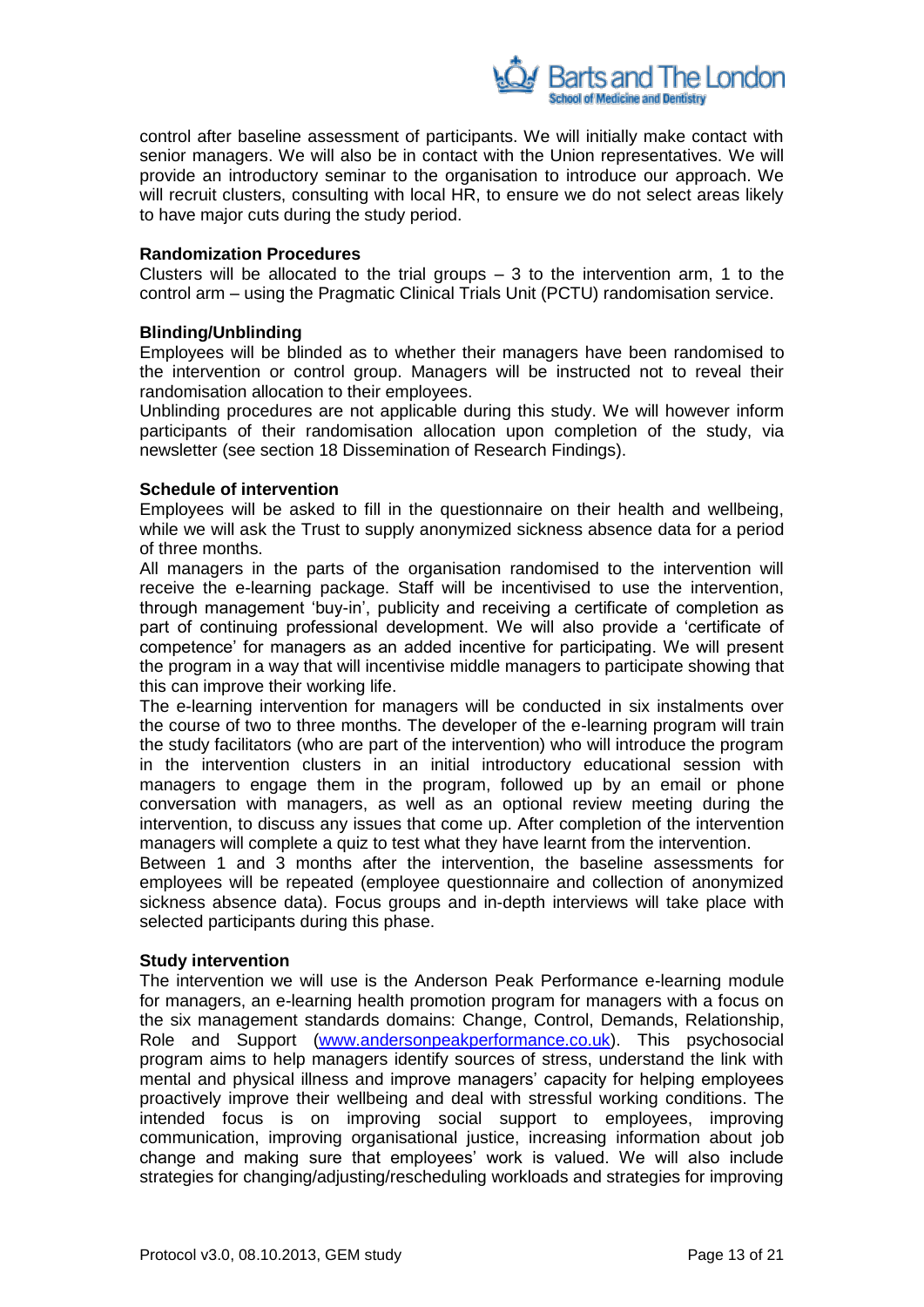

job autonomy such as working in semi-autonomous teams. The format of the intervention is a series of linked topics with case examples and assessment. It will be presented over a 2 month period. The same intervention will be used for all managers. Use of the program will be monitored to measure uptake of the intervention by managers. The facilitator will also be available after the intervention to receive managers' feedback.

### **Procedure for Collecting Data**

Employee questionnaires will be completed online; each employee will be provided with log-in information (anonymized ID and password) provided by the research team. Only if compliance cannot be achieved after several reminders will paper questionnaires be offered, and data will be entered by the research team at QMUL. Questionnaire data will be submitted directly to the research team at QMUL and will not be made available to the organisation.

Sickness absence data will be collected from the organisation in electronic format and contain employees' age, sex, income band, and information on number of days and duration of sickness absences.

Data on managers' uptake of the e-learning program will be made available by the elearning service provider based on log-ins allocated to each manager.

Qualitative data will be collected in the form of interviews and focus group discussions with participants.

Health economic data will be collected with dedicated questions on health service use as part of the employee questionnaire.

Demographic details in terms of age-band, sex and salary band will be collected for participants who drop out of the study, and compared to the same demographic details for the overall Trust workforce, in order to characterise the type of nonresponse from the study.

### **Follow-up Procedures**

There are no follow-up procedures foreseen beyond the post-intervention data collection and focus group interviews mentioned above. We will, however, make the e-learning programme available to managers in the control group upon completion of the study.

#### **Participant withdrawal**

Participants will withdraw from the study if they withdraw their consent to continue. There are no specific criteria for premature withdrawal. If participants wish to withdraw from the study they may do so at any time, and no personalised data will be retained.

| Assessment          | Pre-intervention<br>phase | Intervention phase | Post-intervention<br>phase |
|---------------------|---------------------------|--------------------|----------------------------|
| Informed consent    | x                         |                    |                            |
| Employee            | x                         |                    | x                          |
| questionnaire       |                           |                    |                            |
| Sickness absence    | x                         |                    | x                          |
| data                |                           |                    |                            |
| Manager E-learning  |                           | x                  |                            |
| Focus groups and    |                           |                    | x                          |
| interviews with     |                           |                    |                            |
| participants        |                           |                    |                            |
| Interviews with key |                           | X                  | x                          |
| HR contacts         |                           |                    |                            |

#### **Schedule of Assessments**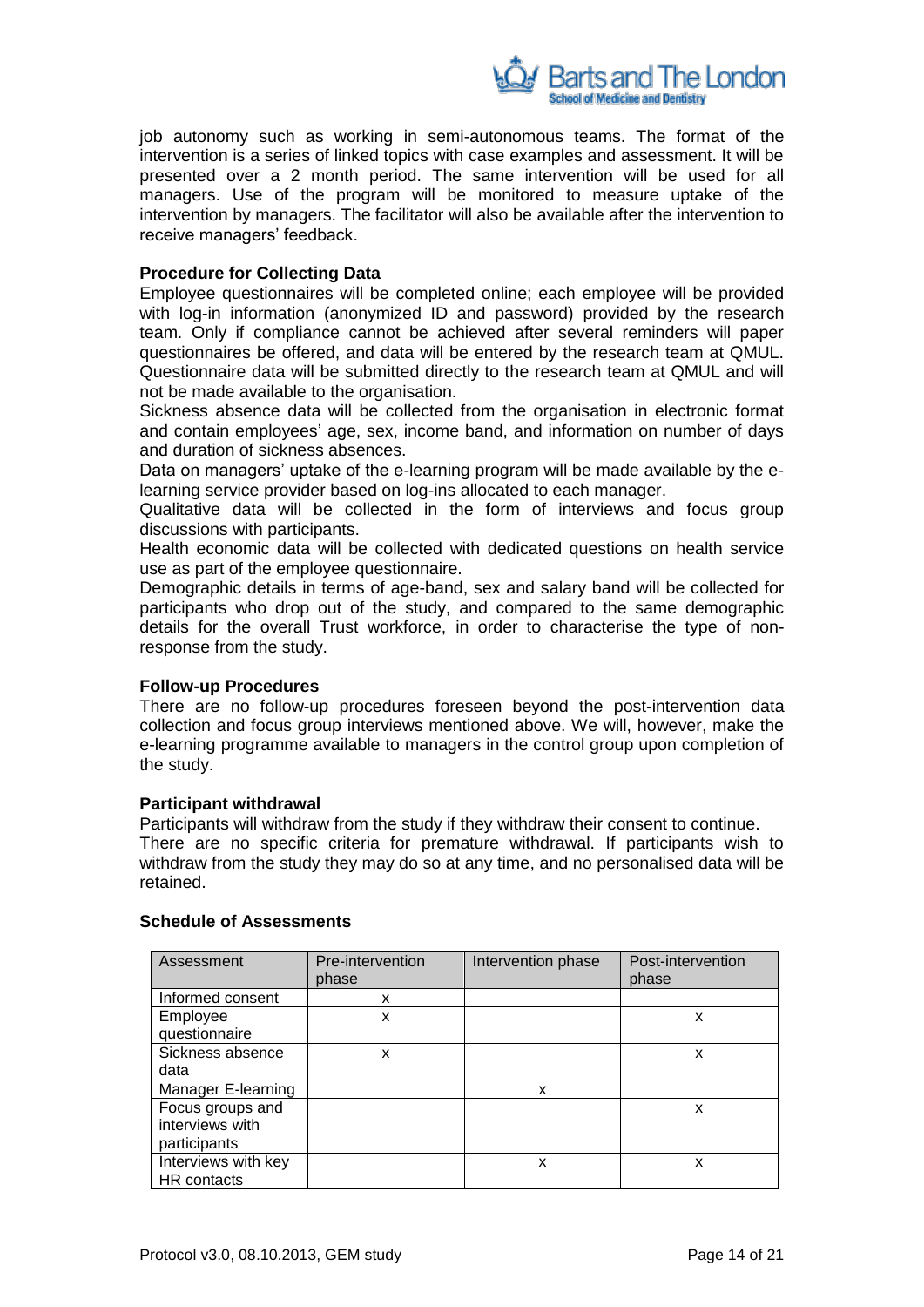

### **End of Study Definition**

The study will finish after the final follow-up data collection from the employees is completed.

### <span id="page-14-0"></span>**8. STATISTICAL CONSIDERATIONS**

#### **Sample size**

The study will recruit 120 individuals from 4 clusters and anticipate 100 individuals will consent. The response rate will be estimated to within 3.8 percentage points e.g. 76.1% to 83.9%. Measurements of intervention acceptability can be estimated from those managers who consent to the intervention anticipated to be 40 individuals. If the take-up is 80% the 95% confidence interval will be 64 to 91%. We envisage recruiting 30-40 managers, each responsible for 5-20 employees. The pilot study will provide evidence for the basic assumptions in our sample size calculations that will strengthen our calculations for the main study. From earlier literature on wellbeing measures the intra cluster correlation coefficient (ICC) is likely to have a value of about 0.07 (Ijzelenberg, 2006). Eldridge & Kerry (2012) show that estimates of ICC from small studies are dependent on the number of individuals and therefore 4 clusters will provide a reasonable estimate. In the pilot study we will estimate the likely effect size with its 95% confidence intervals.

#### **Method of Analysis**

Pilot study analyses will be descriptive. Proportions will be estimated with 95% confidence intervals taking into account variability among clusters. If there is considerable variability between clusters in acceptability or take up of outcomes we will present the proportions separately and use qualitative data to explore the reasons for such variability. Change in wellbeing scores for employees of managers who did or did not engage with the intervention will be compared.

We will estimate the participation rate and retention rate for managers completing the intervention. We will also collect and analyse electronic data on managers' usage of the e-learning program. We will also estimate the participation rate and questionnaire response rate for employees, in both intervention and control groups, analysing the characteristics of non-participants, specifically in terms of gender and salary band. We will also examine the baseline sociodemographic data including age, sex, salary bands, manual or non-manual occupation for those who drop out between baseline and follow up.

We will measure both self-reported sickness absence and sickness absence obtained from the organisation as number of days of sickness absence, spells of short term absences (days 1 to 6 of any episode) or medium-term absences (days 7 to 21 of any episode) in the three month period prior to the intervention and the three months post the intervention.

### <span id="page-14-1"></span>**9. ETHICS**

Ethical approval for the study has been sought from the Queen Mary Research Ethics Committee (QMREC).

The ethical issues in the study concern the employees involved in the intervention and control groups. We will inform potential study participants initially with an information sheet about the study, including the possible benefits and risks of the study. Informed written consent will be obtained from managers and employees for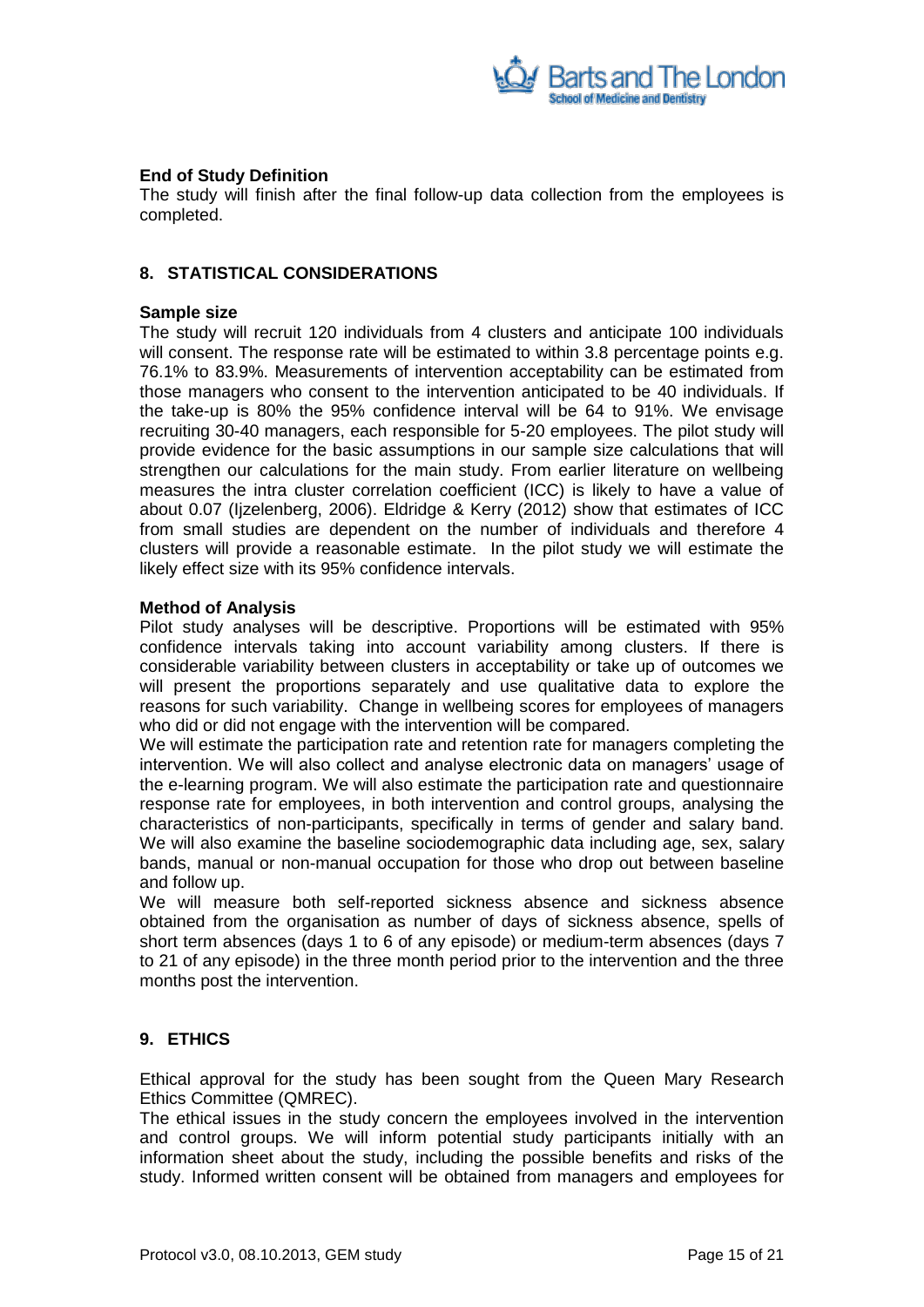

participating in the study prior to any intervention, as described in section 7. We will also plan to feedback to employees' findings of the study in the form of a newsletter. In particular, scrupulous care will be taken over maintaining confidentiality of employees' responses on the wellbeing and mental health questionnaires and their report of work characteristics. We will also provide information on how to seek appropriate health services care. We will also have representatives from the organisation involved to comment on the design and implementation of the study and to act as a forum for feedback and dissemination of initial results. We will have a meeting for employees involved in the study to disseminate the results locally.

### <span id="page-15-0"></span>**10. SAFETY CONSIDERATIONS**

It is possible that participation in the GEM study will reveal existing psychological distress that requires healthcare. This might arise in managers as a result of taking part in the intervention or in employees as a consequence of completing questionnaires.

The questionnaires for well-being (WEMWBS) and psychological distress (GHQ-12) are too non-specific to identify clinically significant distress reliably within individuals. Nevertheless, psychological distress may be communicated to the research team during the study which needs to be dealt with.

The following guidelines will help to achieve this:

- An initial offer will be made to talk to a member of the research team, who have mental health training (psychiatrist or psychologist) in confidence. If necessary we could notify the organisation's occupational health if that was what participant wanted.
- In the first instance the study participant would be encouraged to see their General Practitioner if they have not already done so.
- The study participant would be offered a list of local sources of help e.g. Samaritans, MIND who could be approached to offer further help

In order to maintain confidentiality, only fully anonymised data on such interventions will be collected.

### <span id="page-15-1"></span>**11. DATA HANDLING AND RECORD KEEPING**

#### **Confidentiality**

We will take care to maintain the confidentiality of employees' responses on the wellbeing and mental health questionnaires and the report of work characteristics. Research data will be stored in a password protected database held on a secure, encrypted server accessible only to designated research staff. Questionnaire data will not be linked to personally identifiable information in the database. Results reported in papers, reports and newsletters will not include personally identifiable information. Reports will only deal with aggregated data. Data will be managed in accordance with the Data Protection Act 1998, NHS Caldecott Principles, Research Governance Framework for Health and Social Care 2005 and the conditions of the Research Ethics Committee approval.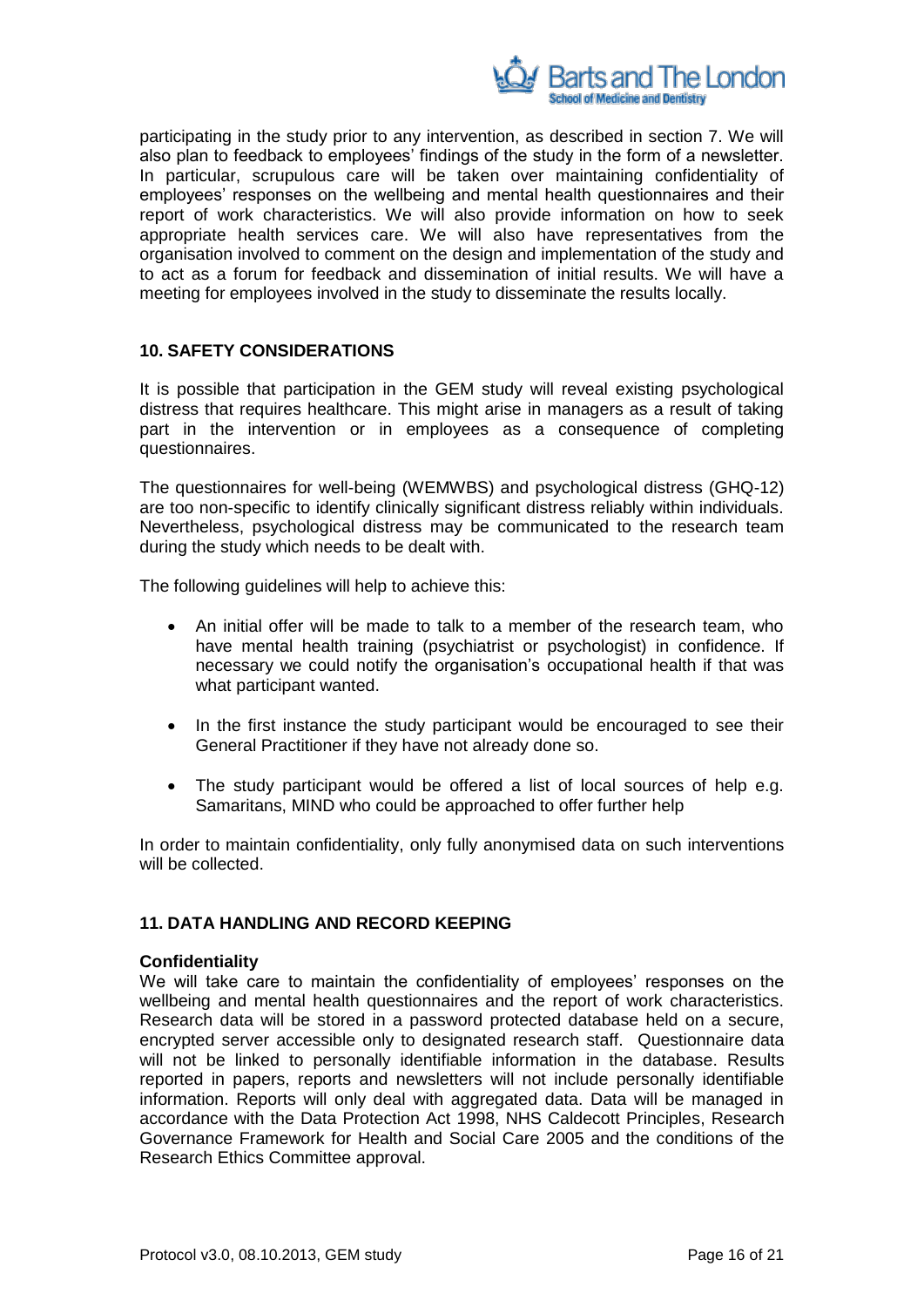

### **Record retention and archiving**

The records of the study will be kept for 20 years under the Research Governance Framework and will be stored in a secure local long-term repository.

## <span id="page-16-0"></span>**12. PRODUCTS, DEVICES, TECHNIQUES AND TOOLS**

### **Techniques and interventions**

The Anderson Peak Performance e-learning module "Managing Employee Pressure at Work" will be used as the main intervention for managers in this study. Prior to the intervention, an introductory training session with a facilitator will take place. Thereafter, managers in the intervention groups will be given individual access to the e-learning programme, which will be delivered in the following instalments over the course of 2 to 3 months:

- Introduction and benchmarking quiz
- Why tackle employee pressure at work? Health, economic and legal issues
- What can a manager do? A management competency topic
- $\bullet$  Being proactive helping your team
- $\bullet$  Being proactive helping employees with individual problems
- A final quiz and confirmation of successful completion

The programme also includes activities for managers to apply to their current work situation. Managers will be able to discuss these with the facilitator. The application allows for access information to be logged and used for calculating uptake.

**Qualitative assessments:** During the pilot study we will also carry out in-depth interviews with key informants (eg CEO or Head of HR). This will include exploring organisational characteristics and how these might influence the delivery of the program and its effects, and the influence of the economic recession on the organisation and the study. We will also carry out in-depth interviews with managers, as well as focus groups with a sample of managers after the intervention to elicit their views and experience of the intervention and trial. We will carry out in-depth interviews with employees, as well as a focus group with employees in each of the clusters after the intervention to explore their views and experiences of stress and work and its management. We will also assess whether there was any contamination between intervention and control groups. Additional qualitative data will be collected through observation of meetings and other relevant events, and, if possible, shadowing of a sample of managers.

### **Tools**

The following tools will be used in this study:

- a) A short version of the Warwick-Edinburgh Mental Wellbeing Scale (Tennant et al, 2007), a brief 14 item scale assessing aspects of positive mental health, including both hedonic and eudaimonic perspectives
- b) The 12-item General Health Questionnaire (GHQ12 Goldberg & Williams, 1988), which measures psychological distress
- c) The existing reporting system of the organisation will be used to report sickness absence data.
- d) self-report psychosocial work characteristics will be assessed using the standardised assessment tools for job strain (control & demands), work social support (Karasek, 2008) and effort-reward imbalance (Siegrist, 2008). We will also assess health behaviours outside work in employees.
- e) A questionnaire on health resource use and the standardised EQ-5D (3L) questionnaire will be used to estimate cost-effectiveness.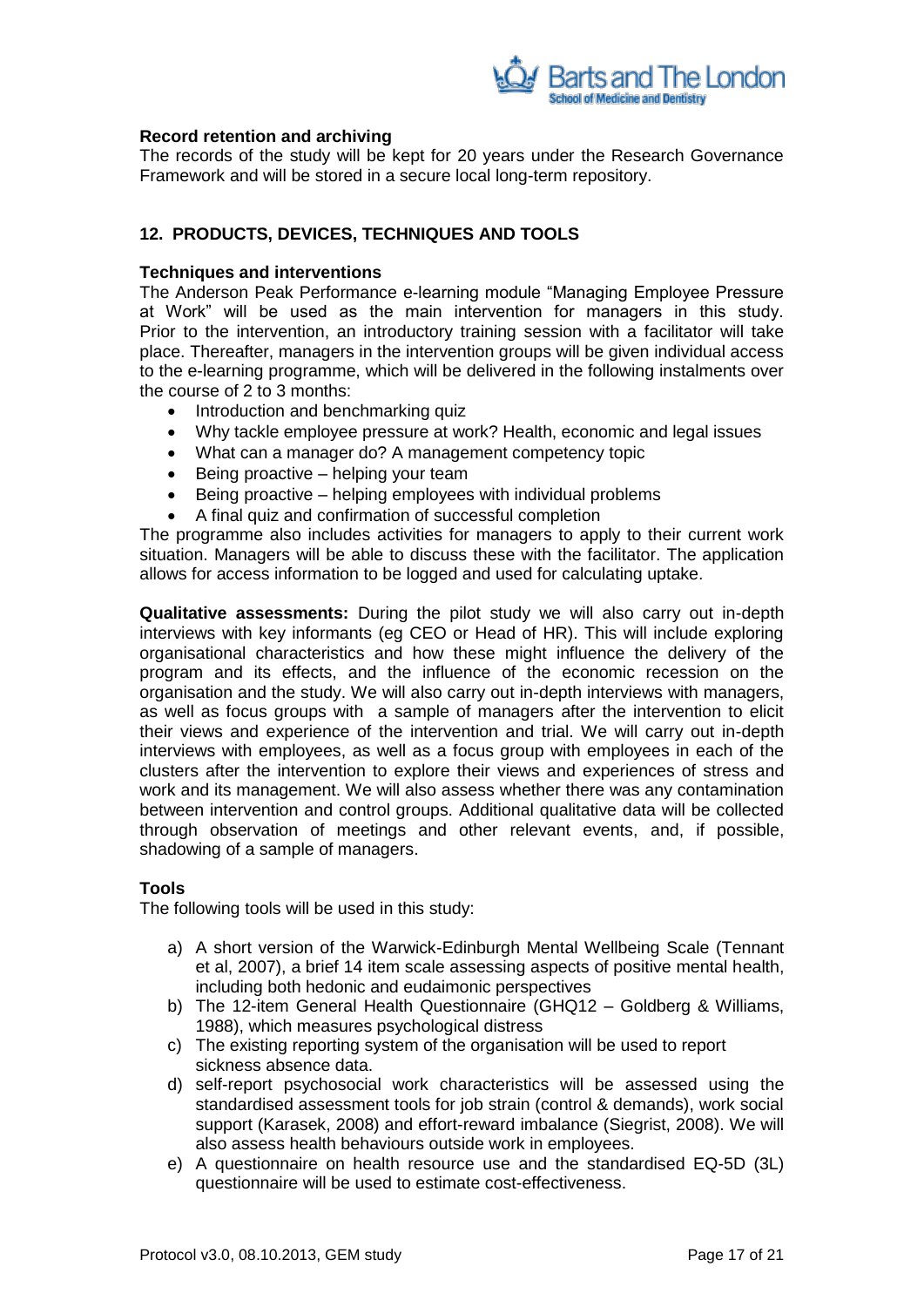

- f) Uptake by managers will be assessed by monitoring log-on data from the elearning programme.
- g) Interviews and focus groups for managers and employees and one-to-one interviews with representatives of HR and senior management

**Economic assessment** of the intervention will involve a cost-benefit analysis from the employer's perspective, as well as a cost-effectiveness analysis from the health care payer perspective. In the pilot study we will estimate the cost of the intervention by recording the time spent to deliver and to receive the intervention, including the facilitator's time and will include the up-front costs of the program. We will assess the feasibility of using reduction in duration of sickness absence to measure the benefits of the intervention, assessing the accessibility and reliability of cluster level sickness absence. Sickness absence will be costed using the human capital method.

We will also conduct a cost-effectiveness analysis from the NHS perspective using employees' health-related quality of life (HR-QoL) as effectiveness outcome. HR-QoL data will be collected using the EQ-5D questionnaire. The use of health care services by employees will be collected using the Health Resource Use Questionnaire. National unit costs (DoH, 2012; Curtis, 2012) will be applied to service use frequency data to estimate the cost of service use by employees. The cost of medication will be analysed using the NHS Prescription Cost Analysis database (NHSBSA, 2012).

If data permits, the incremental cost-effectiveness ratios (ICERs) will be estimated as a cost per sickness absence day avoided, and a cost per QALY gained. The uncertainty around the ICER point estimates will be assessed using probabilistic methods (Glick et al, 2007).

### <span id="page-17-0"></span>**13. SAFETY REPORTING**

Adverse events (AE) are not expected as reactions to the intervention, and there will be no standardised AE reporting for this study. Possible reports of increased stress and employee dissatisfaction with the manager involved either in the intervention or the control group, as well as any other untoward events, can be documented qualitatively in the planned focus groups with a sample of employees. Negative experiences by managers during the e-learning intervention will be documented as part of the focus groups with a sample of managers. Facilitators will be available by phone or e-mail to discuss the e-learning intervention with managers and gather feedback. We will also compare proportions whose well-being deteriorates at follow up, and we will document sickness absence data per cluster post intervention, including any deterioration in sickness absence. We will also ask our facilitators to report any harms identified.

### <span id="page-17-1"></span>**14. MONITORING & AUDITING**

The Pragmatic Clinical Trials Unit (PCTU) at Queen Mary, University of London will conduct a risk assessment of the trial and develop an appropriate monitoring and auditing plan dependent on the level of risk. Trial monitoring and auditing will be conducted as outlined in the monitoring and auditing plan and overseen by the PCTU Quality Assurance Manager. All monitoring and auditing reports will be reviewed by the QA manager and trial sponsor. Triggered audits may be carried out in response to persistent non-compliance or serious breaches of either the protocol, GCP or RGF.

Internal audits may be conducted by a sponsor's or funder representative.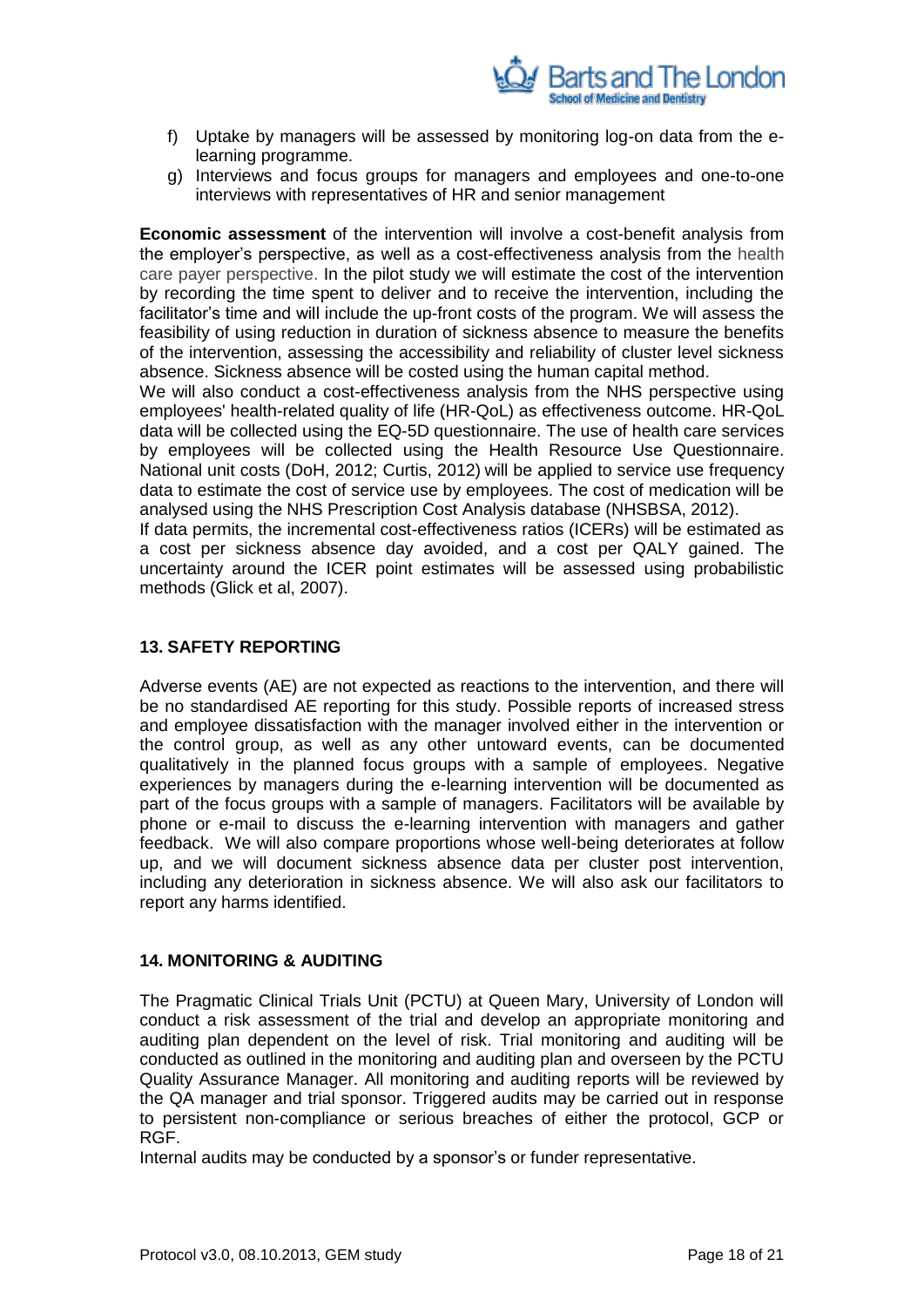

### <span id="page-18-0"></span>**15. TRIAL COMMITTEES**

A trial management group comprised of the Chief Investigator and specialist coresearchers and the statistician will be meeting every two months to oversee the study implementation, chaired by the CI. There will also be a regular weekly management committee to carry out the study according to guidelines from the trial management group.

The Study Steering Committee will include experts in occupational, mental and physical health and economics, as well as a union representative and a member of the public. The Study Steering Committee will be convened at the start of the study to inform the research design and implementation, approve the protocol and study questionnaires and the intervention and will then meet face-to-face after one year to advise on the interpretation and dissemination of the results of the study. We do not anticipate having a separate DMC.

### <span id="page-18-1"></span>**16. FINANCE AND FUNDING**

The study is entirely funded by NIHR Public Health Board.

### <span id="page-18-2"></span>**17. INDEMNITY**

As the trial sponsor, Queen Mary University of London will provide Clinical Trial insurance.

### <span id="page-18-3"></span>**18. DISSEMINATION OF RESEARCH FINDINGS**

A peer reviewed paper will be prepared for publication of the results of the study. A newsletter for managers and employees will be written to feedback the results of the study which will also be reported at a local meeting for study participants. We will also have a study website which will contain feedback summaries of our results. We also plan to present the results of the study at one international and one national conference.

### <span id="page-18-4"></span>**19. REFERENCES**

Bambra C. et al. The psychosocial and health effects of workplace reorganisation. *J Epidemiol Community Health* (2007); 61: 1028-1037.

Bartram D. & Boniwell I. The science of happiness. *In Practice*, 2007; 29: 478-482. Bhui K, et al. A synthesis of the evidence for managing stress at work. *Journal of* 

- *Environmental and Public Health Article* 2012; ID 515874.
- Boorman S. NHS Health and Wellbeing Review. COI, DH: Leeds UK, 2009. Black C. Working for a healthier tomorrow. TSO: London, UK, 2008.

Briner RB. Improving stress assessment. *J Psychosom Res* 1997; 43: 61-71.

- Cahill J. Psychosocial aspects of interventions in occupational safety and health. *Am J Ind Med*; 1996; 29: 308-313.
- Cooper CL. et al. *Organizational interventions, organizational stress.* CA: Sage: Thousand Oaks, 2001.
- Cousins R. et al. 'Management standards' and work related stress in the UK: practical development. *Work & Stress* 2004; 18: 113–136.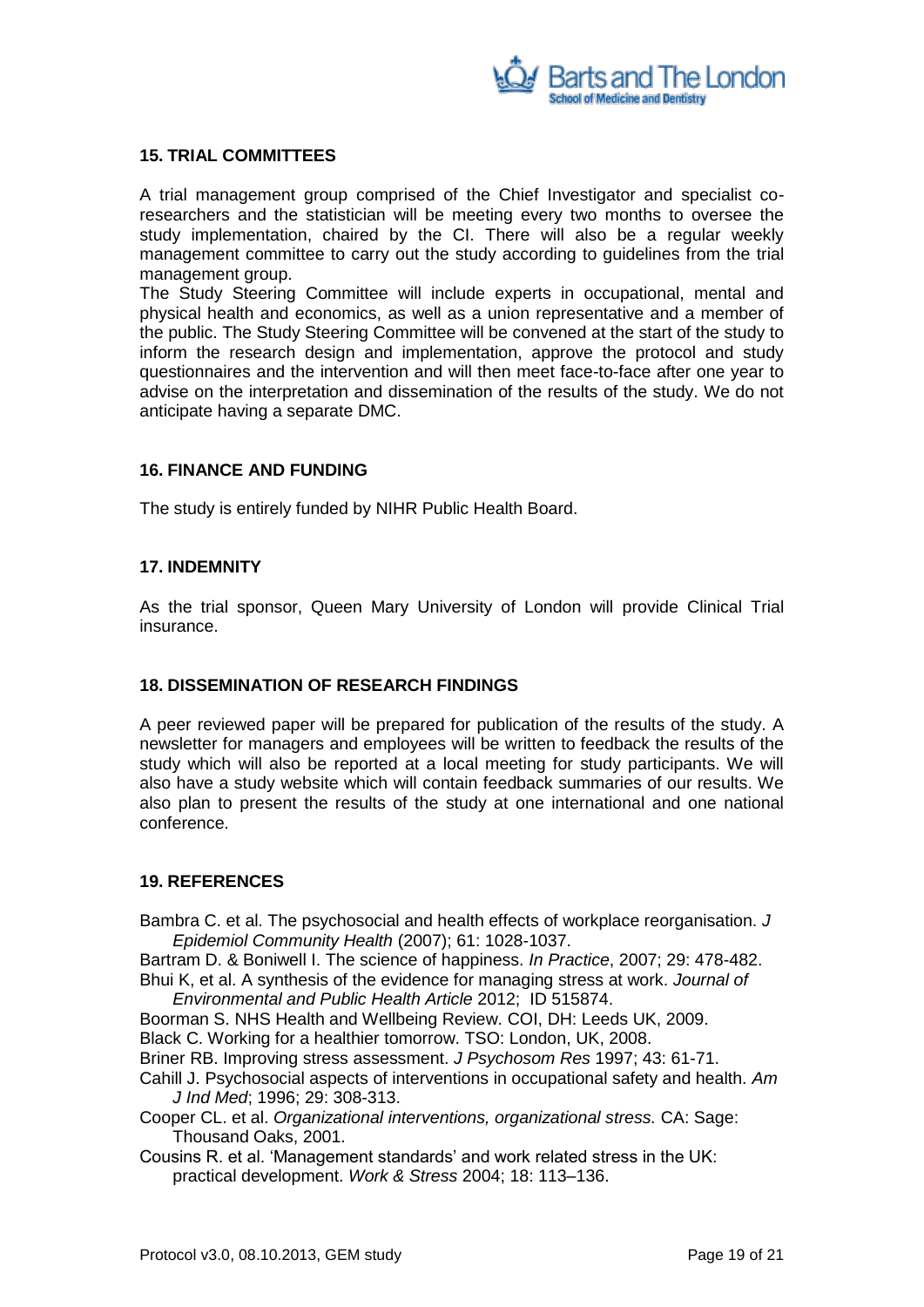

- Curtis L. Unit Costs of Health and Social Care. UK: PSRRU, 2012 Available at http://www.pssru.ac.uk/ Accessed 19 April 2013
- Department of Health. NHS reference Costs 2011-2012. Available at https://www.gov.uk/government/publications/nhs-reference-costs-financial-year-2011-to-2012 Accessed 19 April 2013
- Donaldson-Feilder E. et al. Line management competence: the key to preventing and reducing stress at work. *Strategic HR Review* 2008; 7: 11-16.
- Egan M et al. The psychosocial and health effects of workplace reorganisation. *J Epidemiol Community Health* 2007; 61: 945-954.
- Eldridge S, Kerry S. A practical guide to Cluster Randomised Trials in Health Services Research. Wiley, London, 2012.
- Gardell B. et al. Work environment research and social change *J Occup Behav* 1980;  $1: 3 - 17.$
- Gaskell L. et al. The suitability of HSE's risk assessment process and Management Standards in SMS's. Research Report RR 537. HSE Books. Sudbury Suffolk, 2007.
- Glick HA, Doshi JA, Sonnad SS, et al. Economic evaluation in clinical trials. Oxford: Oxford University Press, 2007.
- Goldberg DP. & Williams P. *A User's Guide to the GHQ.* Windsor: NFER-Nelson, 1998.
- Head J., et al. [Influence of change in psychosocial work characteristics on sickness](http://www.ncbi.nlm.nih.gov/pubmed/16361455)  [absence](http://www.ncbi.nlm.nih.gov/pubmed/16361455) *J Epidemiol Community Health* 2006; 60:55-61.
- Health and Safety Executive. The *Management standards for work related stress*, 2004. Available:<http://www.hse.gov.uk/stress/standards/index.htm> [15 April 2011]
- Hoel H, Sparks K, Cooper CL. The cost of violence/stress at work. Geneva, ILO, 2003.
- Ijzelenberg W. Prevention of work-related musculoskeletal complaints, 2006. Available:

[http://publishing.eur.nl/ir/repub/asset/15846/061025\\_IJzelenberg,%20Wilhelmina](http://publishing.eur.nl/ir/repub/asset/15846/061025_IJzelenberg,%20Wilhelmina.pdf) [.pdf](http://publishing.eur.nl/ir/repub/asset/15846/061025_IJzelenberg,%20Wilhelmina.pdf) [15.4 2011]

- Karasek R. Low social control and physiological deregulation. *Scand J Work Environ Heal*th, *Supplement* 2008; 34: 117-135.
- Kompier M. Job design and wellbeing. In Schabracq, M.J. et al (Eds). *The handbook of work and health psychology, 2nd ed*. Chichester (UK): Wiley & Sons, p.p. 429- 54, 2003.
- Kuoppala J. et al . Work health promotion, job well-being, and sickness absences. *J Occupational & Environmental Medicine* 2008; 50: 1216-1227.
- MacKay CJ. et al. Management standards' and work related stress in the UK: policy background and science. *Work & Stress* 2004; 18: 91–112.
- Mackay CJ. et al. Implementation of the Management Standards for work-related stress in Great Britain. In Biron C. et al.(Eds). *Managing psychosocial risks in the workplace: The role of process issues.* London: Routledge, 2011.
- Marine A. et al. Preventing occupational stress in healthcare workers. Cochrane Database Syst Rev 4):CD002892, 2006.
- Marmot M G. et al. Health inequalities among British civil servants: The Whitehall II study. *Lancet*, 1991; 337: 387–1393.
- Martin A. et al. Meta-analysis of the effects of health promotion intervention in the workplace on depression and anxiety symptoms. *Scand J Work Environ Health* 2009; 35:7-18
- Michie S, Williams R. Reducing work related psychological ill health and sickness absence: A systematic literature review. *Occup Environ Med* 2003; 60: 3-9.